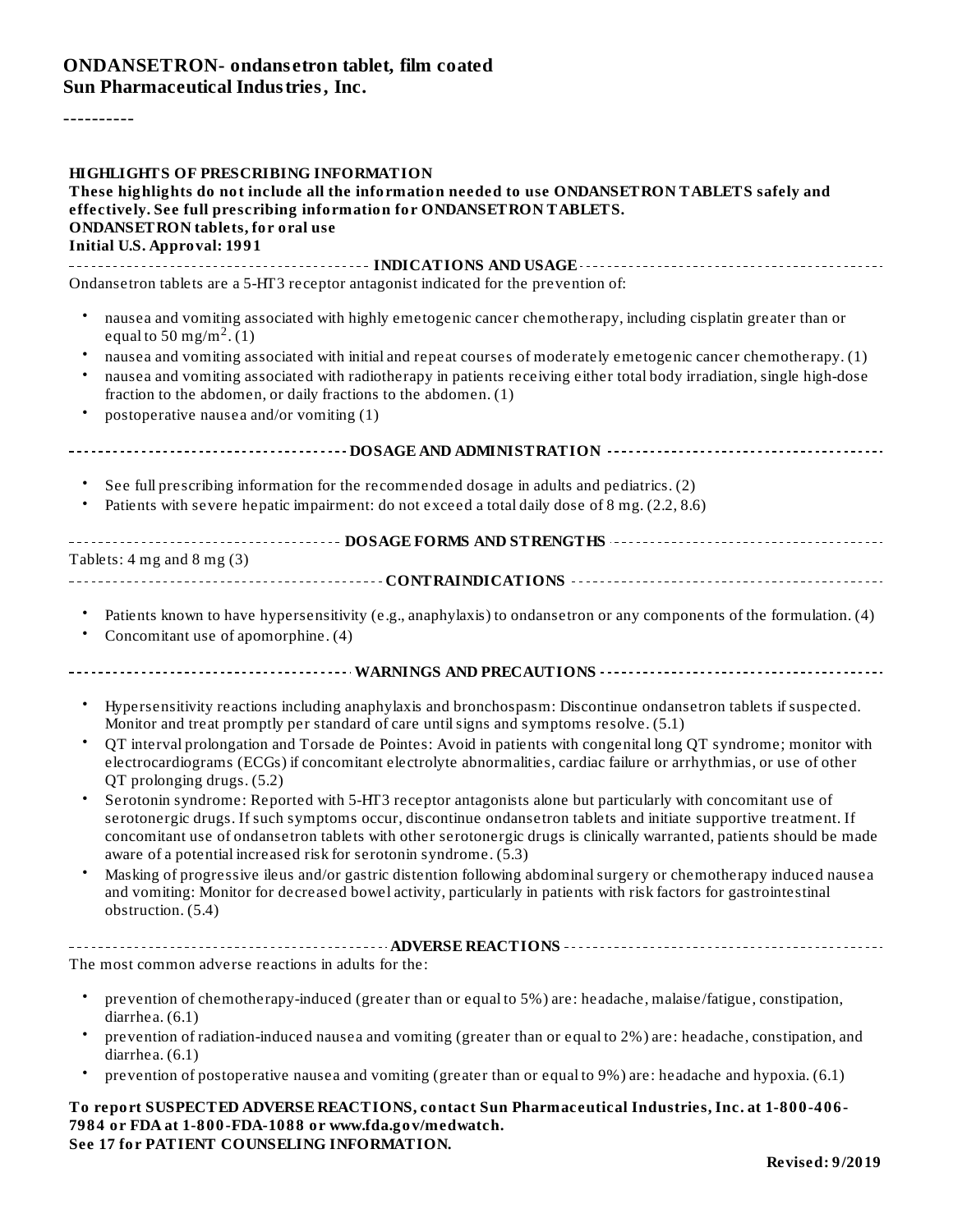**FULL PRESCRIBING INFORMATION: CONTENTS\* 1 INDICATIONS AND USAGE 2 DOSAGE AND ADMINISTRATION** 2.1 Dosage 2.2 Dosage in Hepatic Impairment **3 DOSAGE FORMS AND STRENGTHS 4 CONTRAINDICATIONS 5 WARNINGS AND PRECAUTIONS** 5.1 Hypersensitivity Reactions 5.2 QT Prolongation 5.3 Serotonin Syndrome 5.4 Masking of Progressive Ileus and Gastric Distension **6 ADVERSE REACTIONS** 6.1 Clinical Trials Experience 6.2 Postmarketing Experience **7 DRUG INTERACTIONS** 7.1 Serotonergic Drugs 7.2 Drugs Affecting Cytochrome P-450 Enzymes 7.3 Tramadol 7.4 Chemotherapy 7.5 Alfentanil and Atracurium **8 USE IN SPECIFIC POPULATIONS** 8.1 Pregnancy 8.2 Lactation 8.4 Pediatric Use 8.5 Geriatric Use 8.6 Hepatic Impairment 8.7 Renal Impairment **9 DRUG ABUSE AND DEPENDENCE 10 OVERDOSAGE 11 DESCRIPTION 12 CLINICAL PHARMACOLOGY** 12.1 Mechanism of Action 12.2 Pharmacodynamics 12.3 Pharmacokinetics **13 NONCLINICAL TOXICOLOGY** 13.1 Carcinogenesis, Mutagenesis, Impairment of Fertility **14 CLINICAL STUDIES**

14.1 Prevention of Chemotherapy-Induced Nausea and Vomiting

14.2 Radiation-Induced Nausea and Vomiting

14.3 Postoperative Nausea and Vomiting

### **16 HOW SUPPLIED/STORAGE AND HANDLING**

#### **17 PATIENT COUNSELING INFORMATION**

\* Sections or subsections omitted from the full prescribing information are not listed.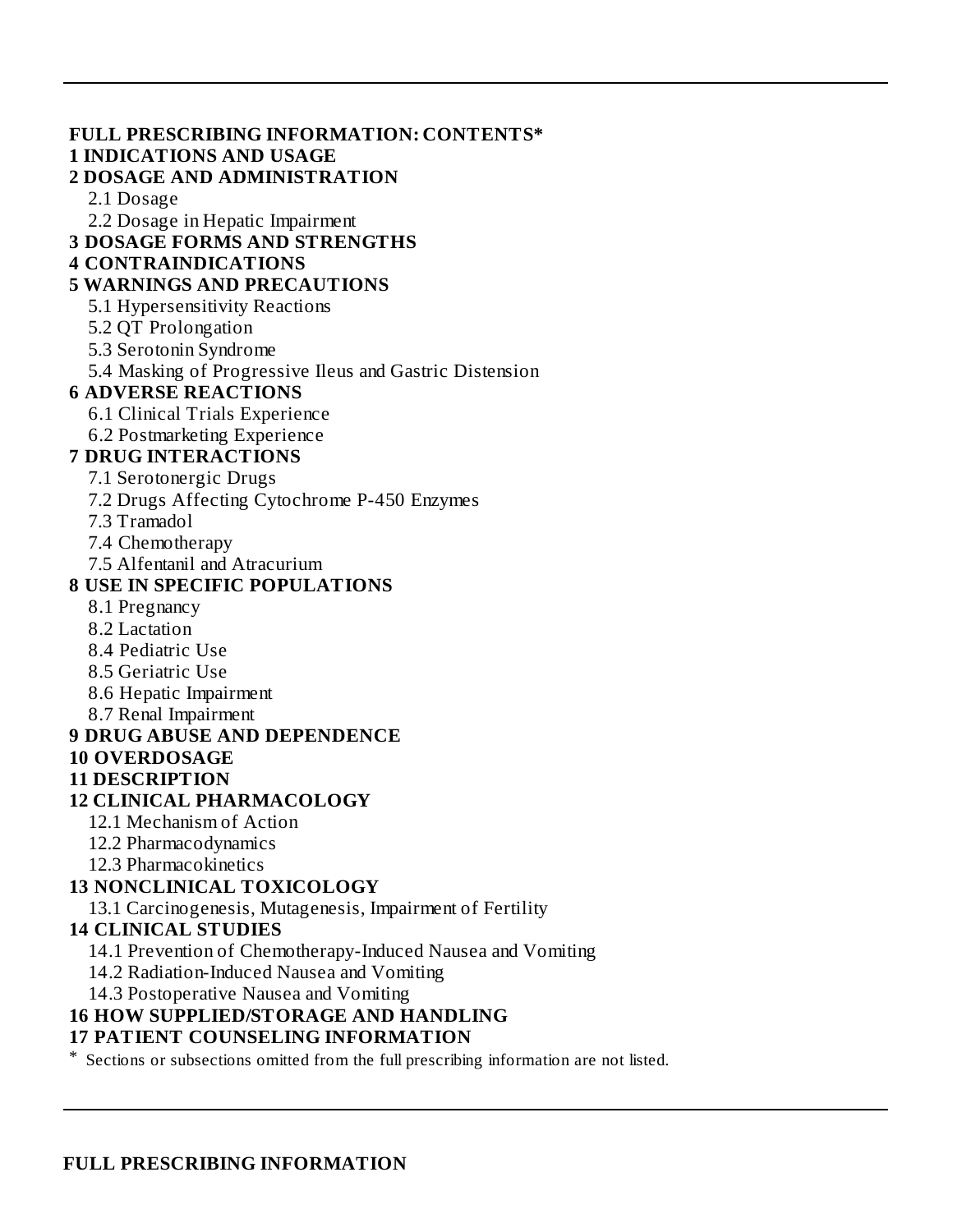#### **1 INDICATIONS AND USAGE**

Ondansetron tablets are indicated for the prevention of nausea and vomiting associated with:

- highly emetogenic cancer chemotherapy, including cisplatin greater than or equal to 50 mg/m<sup>2</sup>.
- initial and repeat courses of moderately emetogenic cancer chemotherapy.
- radiotherapy in patients receiving either total body irradiation, single high-dose fraction to the abdomen, or daily fractions to the abdomen.

Ondansetron tablets are also indicated for the prevention of postoperative nausea and/or vomiting.

### **2 DOSAGE AND ADMINISTRATION**

#### **2.1 Dosage**

The recommended dosage regimens for adult and pediatric patients are described in Table 1 and Table 2, respectively.

| <b>Indication</b>                                | <b>Dosage Regimen</b>                                |  |  |
|--------------------------------------------------|------------------------------------------------------|--|--|
| <b>Highly Emetogenic Cancer Chemotherapy</b>     | A single 24 mg dose administered 30 minutes          |  |  |
|                                                  | before                                               |  |  |
|                                                  | the start of single-day highly emetogenic            |  |  |
|                                                  | chemotherapy,                                        |  |  |
|                                                  | including cisplatin greater than or equal to 50      |  |  |
|                                                  | $mg/m^2$                                             |  |  |
| <b>Moderately Emetogenic Cancer Chemotherapy</b> | 8 mg administered 30 minutes before the start of     |  |  |
|                                                  | chemotherapy, with a subsequent 8 mg dose 8          |  |  |
|                                                  | hours after the first dose.                          |  |  |
|                                                  | Then administer 8 mg twice a day (every 12 hours)    |  |  |
|                                                  | for 1 to 2 days after completion of chemotherapy     |  |  |
| <b>Radiotherapy</b>                              | For total body irradiation: 8 mg administered 1 to 2 |  |  |
|                                                  | hours before each fraction of radiotherapy each      |  |  |
|                                                  | day.                                                 |  |  |
|                                                  | For single high-dose fraction radiotherapy to the    |  |  |
|                                                  | abdomen: 8 mg administered 1 to 2 hours before       |  |  |
|                                                  | radiotherapy, with subsequent 8 mg doses every 8     |  |  |
|                                                  | hours after the first dose for 1 to 2 days after     |  |  |
|                                                  | completion of radiotherapy.                          |  |  |
|                                                  | For daily fractionated radiotherapy to the abdomen:  |  |  |
|                                                  | 8 mg administered 1 to 2 hours before                |  |  |
|                                                  | radiotherapy, with subsequent 8 mg doses every 8     |  |  |
|                                                  | hours after the first dose for each day radiotherapy |  |  |
|                                                  | is given.                                            |  |  |
| Postoperative                                    | 16 mg administered 1 hour before induction of        |  |  |
|                                                  | anesthesia                                           |  |  |

#### **Table 2: Pediatric Recommended Dosage Regimen for Prevention of Naus ea and Vomiting**

| Indication                                | Dosage Regimen                              |
|-------------------------------------------|---------------------------------------------|
| Moderately Emetogenic Cancer Chemotherapy | 12 to 17 years of age: 8 mg administered 30 |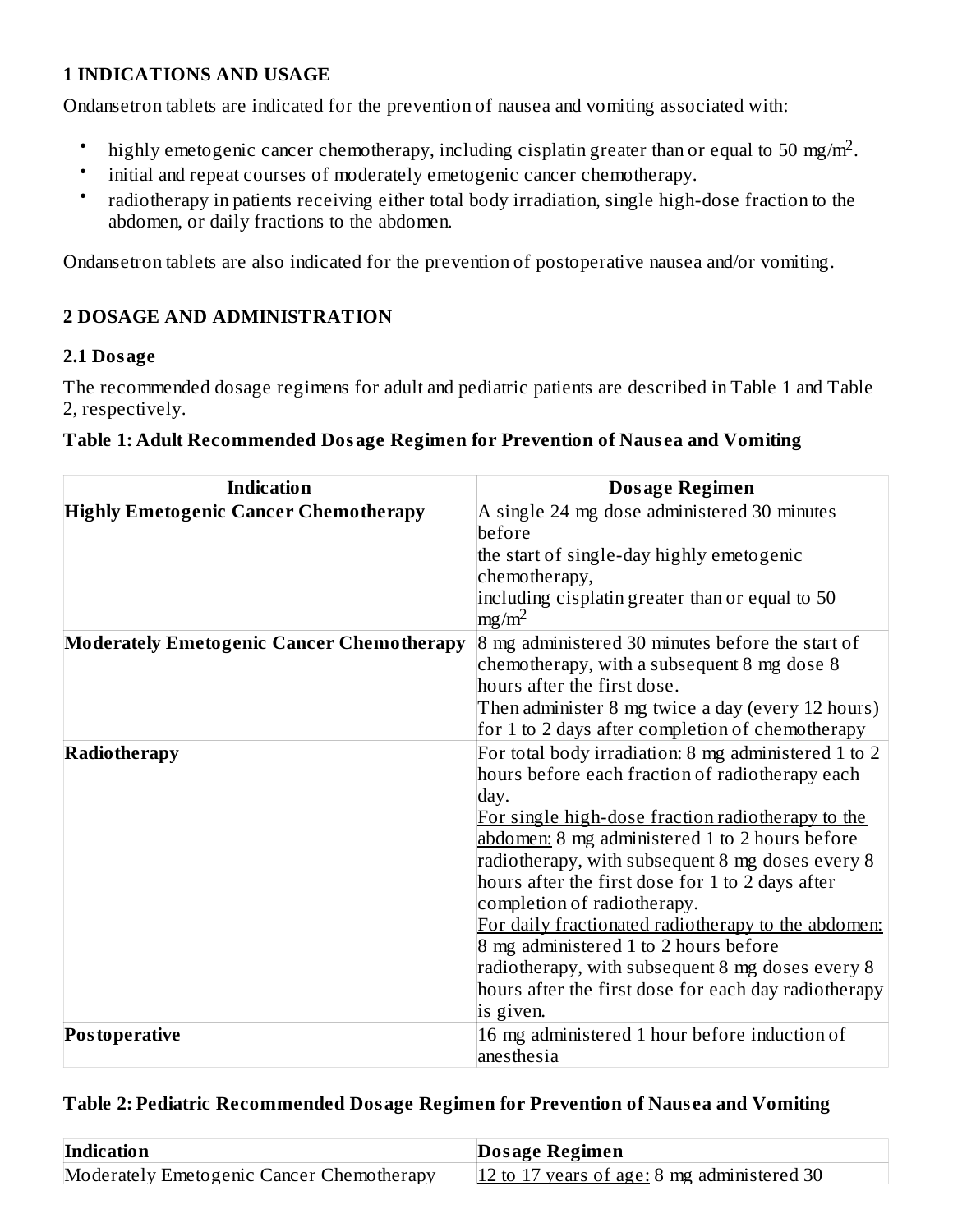| minutes before the start of chemotherapy, with a<br>subsequent 8 mg dose 8 hours after the first dose.<br>Then administer 8 mg twice a day a day (every 12 |
|------------------------------------------------------------------------------------------------------------------------------------------------------------|
| hours) for 1 to 2 days after completion of                                                                                                                 |
| chemotherapy.                                                                                                                                              |
| 4 to 11 years of age: 4 mg administered 30 minutes                                                                                                         |
| before                                                                                                                                                     |
| the start of chemotherapy, with a subsequent 4 mg                                                                                                          |
| dose 4 and 8 hours after the first dose.                                                                                                                   |
| Then administer 4 mg three times a day for 1 to 2                                                                                                          |
| days after completion of chemotherapy.                                                                                                                     |

#### **2.2 Dosage in Hepatic Impairment**

In patients with severe hepatic impairment (Child-Pugh score of 10 or greater), do not exceed a total daily dose of 8 mg *[see Use in Specific Populations (8.6), Clinical Pharmacology (12.3)].*

#### **3 DOSAGE FORMS AND STRENGTHS**

Ondansetron Tablets USP, are available in the following strengths:

- 4 mg white, oval, film-coated tablets engraved with "4" on one side and "NO" on other side.
- 8 mg yellow, oval, film-coated tablets engraved with "8" on one side and "NO" on the other side.

#### **4 CONTRAINDICATIONS**

Ondansetron tablets are contraindicated in patients:

- known to have hypersensitivity (e.g., anaphylaxis) to ondansetron or any of the components of the formulation *[see Adverse Reactions (6.2)]*.
- receiving concomitant apomorphine due to the risk of profound hypotension and loss of consciousness.

### **5 WARNINGS AND PRECAUTIONS**

#### **5.1 Hypers ensitivity Reactions**

Hypersensitivity reactions, including anaphylaxis and bronchospasm, have been reported in patients who have exhibited hypersensitivity to other selective 5-HT3 receptor antagonists. If hypersensitivity reactions occur, discontinue use of ondansetron tablets; treat promptly per standard of care and monitor until signs and symptoms resolve *[see Contraindications (4)].*

#### **5.2 QT Prolongation**

Electrocardiogram (ECG) changes including QT interval prolongation have been seen in patients receiving ondansetron. In addition, postmarketing cases of Torsade de Pointes have been reported in patients using ondansetron tablets. Avoid ondansetron tablets in patients with congenital long QT syndrome. ECG monitoring is recommended in patients with electrolyte abnormalities (e.g., hypokalemia or hypomagnesemia), congestive heart failure, bradyarrhythmias, or patients taking other medicinal products that lead to QT prolongation *[see Clinical Pharmacology (12.2)]*.

#### **5.3 Serotonin Syndrome**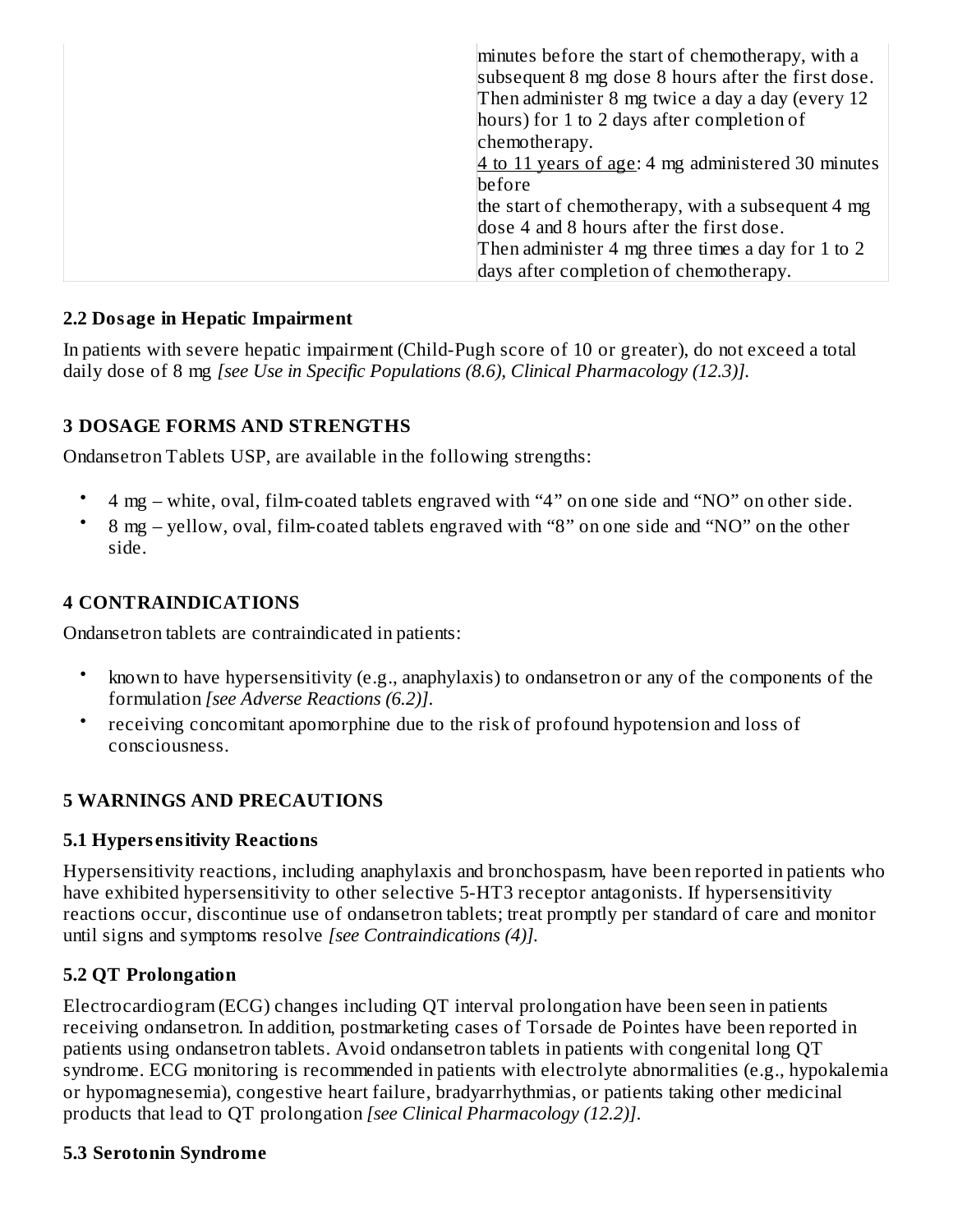The development of serotonin syndrome has been reported with 5-HT3 receptor antagonists alone. Most reports have been associated with concomitant use of serotonergic drugs (e.g., selective serotonin reuptake inhibitors (SSRIs), serotonin and norepinephrine reuptake inhibitors (SNRIs), monoamine oxidase inhibitors, mirtazapine, fentanyl, lithium, tramadol, and intravenous methylene blue). Some of the reported cases were fatal. Serotonin syndrome occurring with overdose of ondansetron tablets alone has also been reported. The majority of reports of serotonin syndrome related to 5-HT3 receptor antagonist use occurred in a post-anesthesia care unit or an infusion center.

Symptoms associated with serotonin syndrome may include the following combination of signs and symptoms: mental status changes (e.g., agitation, hallucinations, delirium, and coma), autonomic instability (e.g., tachycardia, labile blood pressure, dizziness, diaphoresis, flushing, hyperthermia), neuromuscular symptoms (e.g., tremor, rigidity, myoclonus, hyperreflexia, incoordination), seizures, with or without gastrointestinal symptoms (e.g., nausea, vomiting, diarrhea). Patients should be monitored for the emergence of serotonin syndrome, especially with concomitant use of ondansetron tablets and other serotonergic drugs. If symptoms of serotonin syndrome occur, discontinue ondansetron tablets and initiate supportive treatment. Patients should be informed of the increased risk of serotonin syndrome, especially if ondansetron tablets is used concomitantly with other serotonergic drugs *[seeDrug Interactions (7.1), Overdosage (10)].*

# **5.4 Masking of Progressive Ileus and Gastric Distension**

The use of ondansetron tablets in patients following abdominal surgery or in patients with chemotherapy-induced nausea and vomiting may mask a progressive ileus and/or gastric distension. Monitor for decreased bowel activity, particularly in patients with risk factors for gastrointestinal obstruction.

Ondansetron tablets are not a drug that stimulates gastric or intestinal peristalsis. It should not be used instead of nasogastric suction.

# **6 ADVERSE REACTIONS**

# **6.1 Clinical Trials Experience**

Because clinical trials are conducted under widely varying conditions, adverse reaction rates observed in the clinical trials of a drug cannot be directly compared with rates in the clinical trials of another drug and may not reflect the rates observed in practice.

The following adverse reactions have been reported in clinical trials of patients treated with ondansetron, the active ingredient of ondansetron tablets. A causal relationship to therapy with ondansetron tablets was unclear in many cases.

### Prevention of Chemotherapy-Induced Nausea and Vomiting

The most common adverse reactions reported in greater than or equal to 4% of 300 adults receiving a single 24 mg dose of ondansetron tablets orally in 2 trials for the prevention of nausea and vomiting associated with highly emetogenic chemotherapy (cisplatin greater than or equal to 50 mg/m2) were: headache (11%) and diarrhea (4%).

The most common adverse reactions reported in 4 trials in adults for the prevention of nausea and vomiting associated with moderately emetogenic chemotherapy (primarily cyclophosphamide-based regimens) are shown in Table 3.

#### **Table 3. Most Common Advers e Reactions in Adults for the Prevention of Naus ea and Vomiting aAssociated with Moderately Emetogenic Chemotherapy [Primarily Cyclophosphamide-bas ed Regimens]**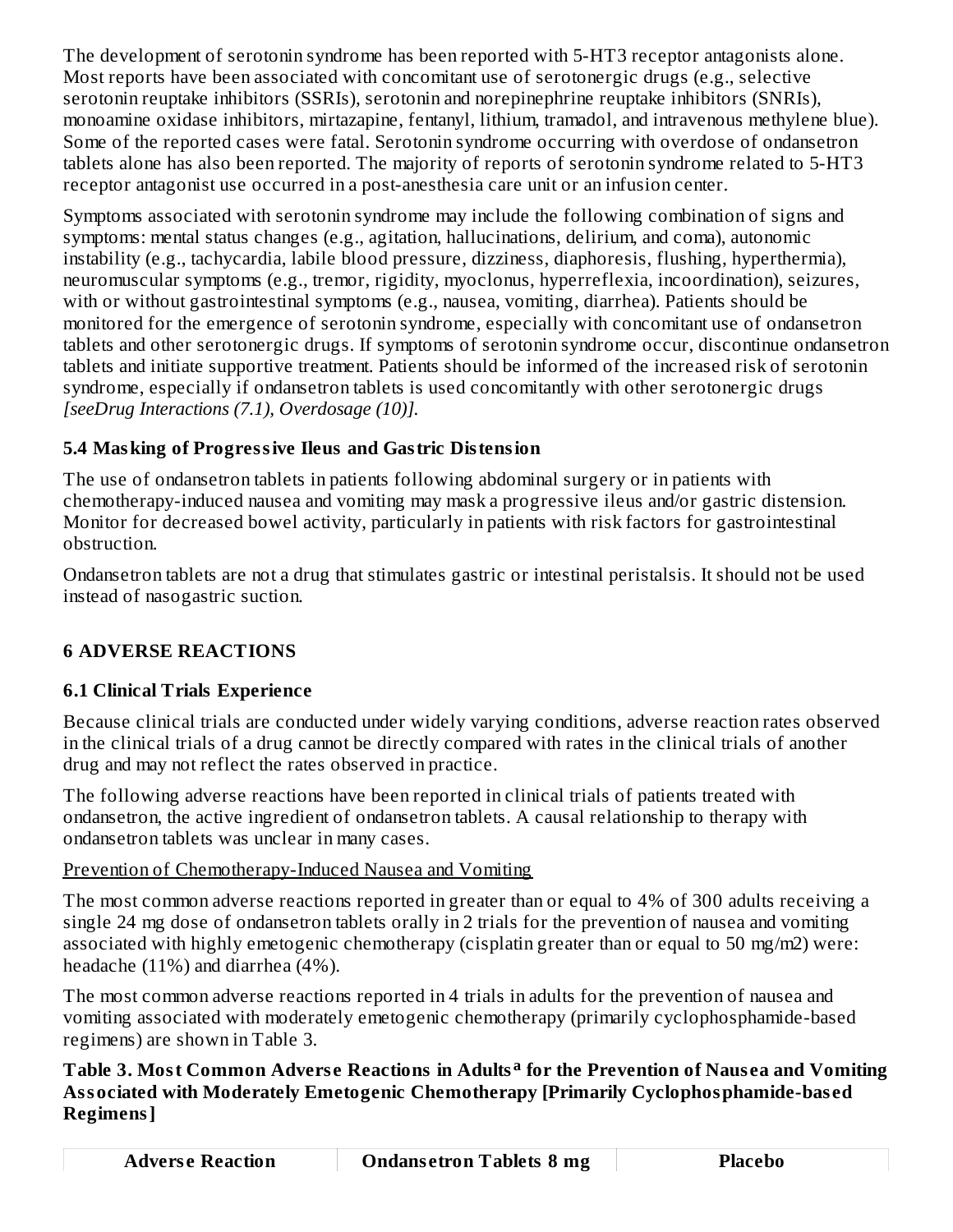|                 | <b>Twice</b><br>Daily ( $n = 242$ ) | $(n = 262)$ |
|-----------------|-------------------------------------|-------------|
|                 |                                     |             |
| Headache        | 58 (24%)                            | 34 (13%)    |
| Malaise/fatigue | 32(13%)                             | 6(2%)       |
| Constipation    | 22 (9%)                             | $1(51\%)$   |
| Diarrhea        | 15 (6%)                             | 10(4%)      |

<sup>a</sup> Reported in greater than or equal to 5% of patients treated with ondansetron tablets and at a rate that exceeded placebo.

#### *Less Common Adverse Reactions*

*Central Nervous System*: Extrapyramidal reactions (less than 1% of patients).

*Hepatic*: Aspartate transaminase (AST) and/or alanine transaminase (ALT) values exceeded twice the upper limit of normal in approximately 1% to 2% of 723 patients receiving ondansetron tablets and cyclophosphamide-based chemotherapy in US clinical trials. The increases were transient and did not appear to be related to dose or duration of therapy. On repeat exposure, similar transient elevations in transaminase values occurred in some courses, but symptomatic hepatic disease did not occur. The role of cancer chemotherapy in these biochemical changes is unclear.

Liver failure and death has been reported in cancer patients receiving concurrent medications, including potentially hepatotoxic cytotoxic chemotherapy and antibiotics. The etiology of the liver failure is unclear.

*Integumentary*: Rash (approximately 1% of patients).

*Other (less than 2%):* Anaphylaxis, bronchospasm, tachycardia, angina, hypokalemia, electrocardiographic alterations, vascular occlusive events, and grand mal seizures. Except for bronchospasm and anaphylaxis, the relationship to ondansetron tablets is unclear.

#### Prevention of Radiation-Induced Nausea and Vomiting

The most common adverse reactions (greater than or equal to 2%) reported in patients receiving ondansetron tablets and concurrent radiotherapy were similar to those reported in patients receiving ondansetron tablets and concurrent chemotherapy and were headache, constipation, and diarrhea.

#### Prevention of Postoperative Nausea and Vomiting

The most common adverse reactions reported in adults in trial(s) of prevention of postoperative nausea and vomiting are shown in Table 4. In these trial(s), patients were receiving multiple concomitant perioperative and postoperative medications in both treatment groups.

#### **Table 4. Most Common Advers e Reactions in Adults for the Prevention of Postoperative aNaus ea and Vomiting**

| <b>Adverse Reaction</b> | Ondansetron Tablets 16 mg as a<br><b>Single Dose</b><br>$(n = 550)$ | <b>Placebo</b><br>$(n = 262)$ |
|-------------------------|---------------------------------------------------------------------|-------------------------------|
| Headache                | 49 (9%)                                                             | 27(5%)                        |
| Hypoxia                 | 49 (9%)                                                             | 35 (7%)                       |
| Pyrexia                 | 45 (8%)                                                             | 34 (6%)                       |
| <b>Dizziness</b>        | 36 (7%)                                                             | 34 (6%)                       |
| Gynecological disorder  | 36 (7%)                                                             | 33 (6%)                       |
| Anxiety/agitation       | 33 (6%)                                                             | 29 (5%)                       |
| Urinary retention       | 28 (5%)                                                             | 18 (3%)                       |
| Pruritus                | 27 (5%)                                                             | 20(4%)                        |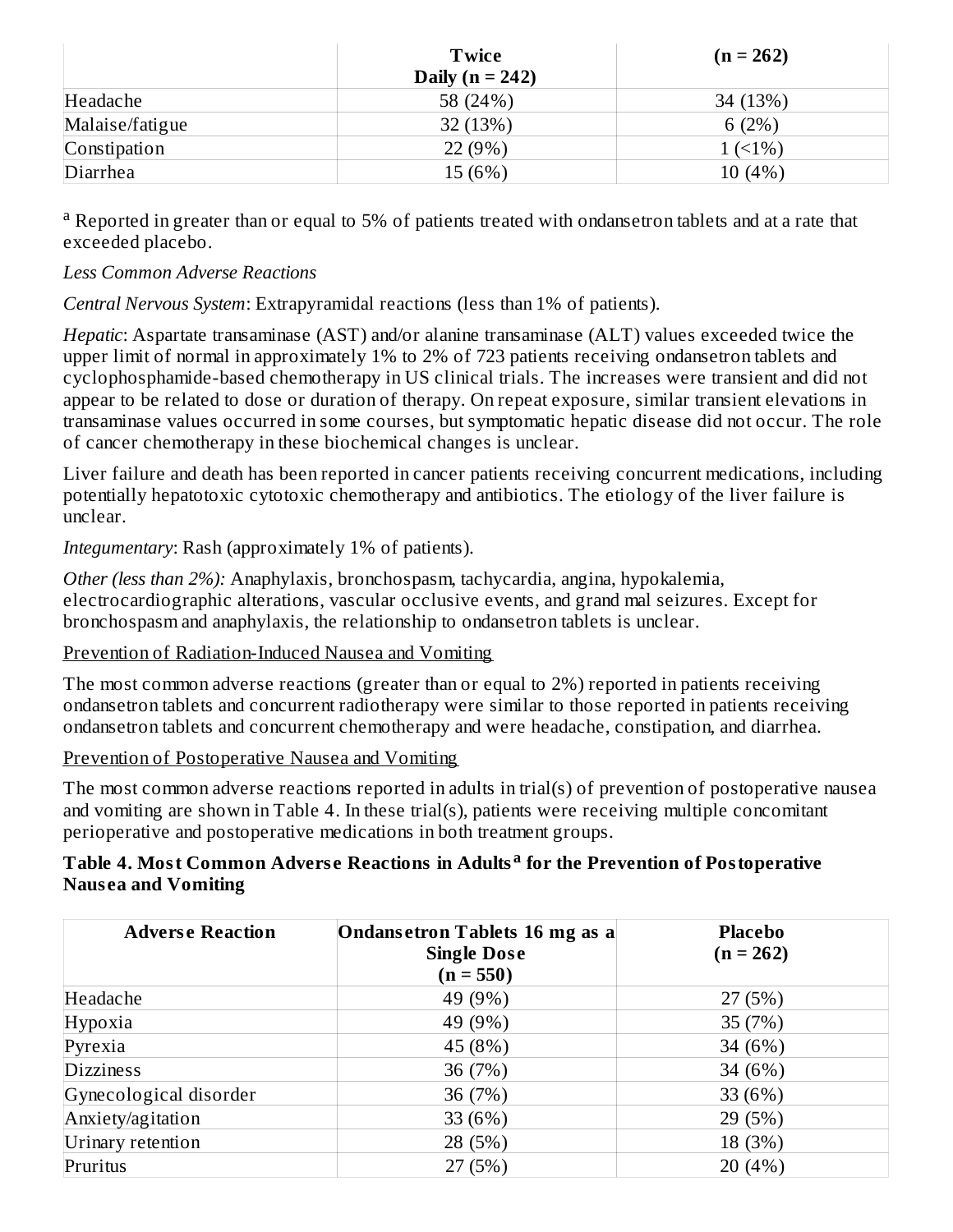<sup>a</sup> Reported in greater than or equal to 5% of patients treated with ondansetron tablets and at a rate that exceeded placebo.

### **6.2 Postmarketing Experience**

The following adverse reactions have been identified during post-approval use of ondansetron. Because these reactions are reported voluntarily from a population of uncertain size, it is not always possible to reliably estimate their frequency or establish a causal relationship to drug exposure.

#### Cardiovascular

Arrhythmias (including ventricular and supraventricular tachycardia, premature ventricular contractions, and atrial fibrillation), bradycardia, electrocardiographic alterations (including second-degree heart block, QT/QTc interval prolongation, and ST segment depression), palpitations, and syncope. Rarely and predominantly with intravenous ondansetron, transient ECG changes including QT interval prolongation have been reported.

#### General

Flushing. Rare cases of hypersensitivity reactions, sometimes severe (e.g., anaphylactic reactions, angioedema, bronchospasm, shortness of breath, hypotension, laryngeal edema, stridor) have also been reported.

Laryngospasm, shock, and cardiopulmonary arrest have occurred during allergic reactions in patients receiving injectable ondansetron.

**Hepatobiliary** 

Liver enzyme abnormalities.

Lower Respiratory

Hiccups.

Neurology

Oculogyric crisis, appearing alone, as well as with other dystonic reactions.

Skin

Urticaria, Stevens-Johnson syndrome, and toxic epidermal necrolysis.

Eye Disorders

Cases of transient blindness, predominantly during intravenous administration, have been reported. These cases of transient blindness were reported to resolve within a few minutes up to 48 hours.

### **7 DRUG INTERACTIONS**

### **7.1 Serotonergic Drugs**

Serotonin syndrome (including altered mental status, autonomic instability, and neuromuscular symptoms) has been described following the concomitant use of 5-HT $_3$  receptor antagonists and other serotonergic drugs, including selective serotonin reuptake inhibitors (SSRIs) and serotonin and noradrenaline reuptake inhibitors (SNRIs). Monitor for the emergence of serotonin syndrome. If symptoms occur, discontinue ondansetron tablets and initiate supportive treatment *[see Warnings and Precautions (5.3)].*

### **7.2 Drugs Affecting Cytochrome P-450 Enzymes**

Ondansetron does not itself appear to induce or inhibit the cytochrome P-450 drug-metabolizing enzyme system of the liver *[see Clinical Pharmacology (12.3)]*. Because ondansetron is metabolized by hepatic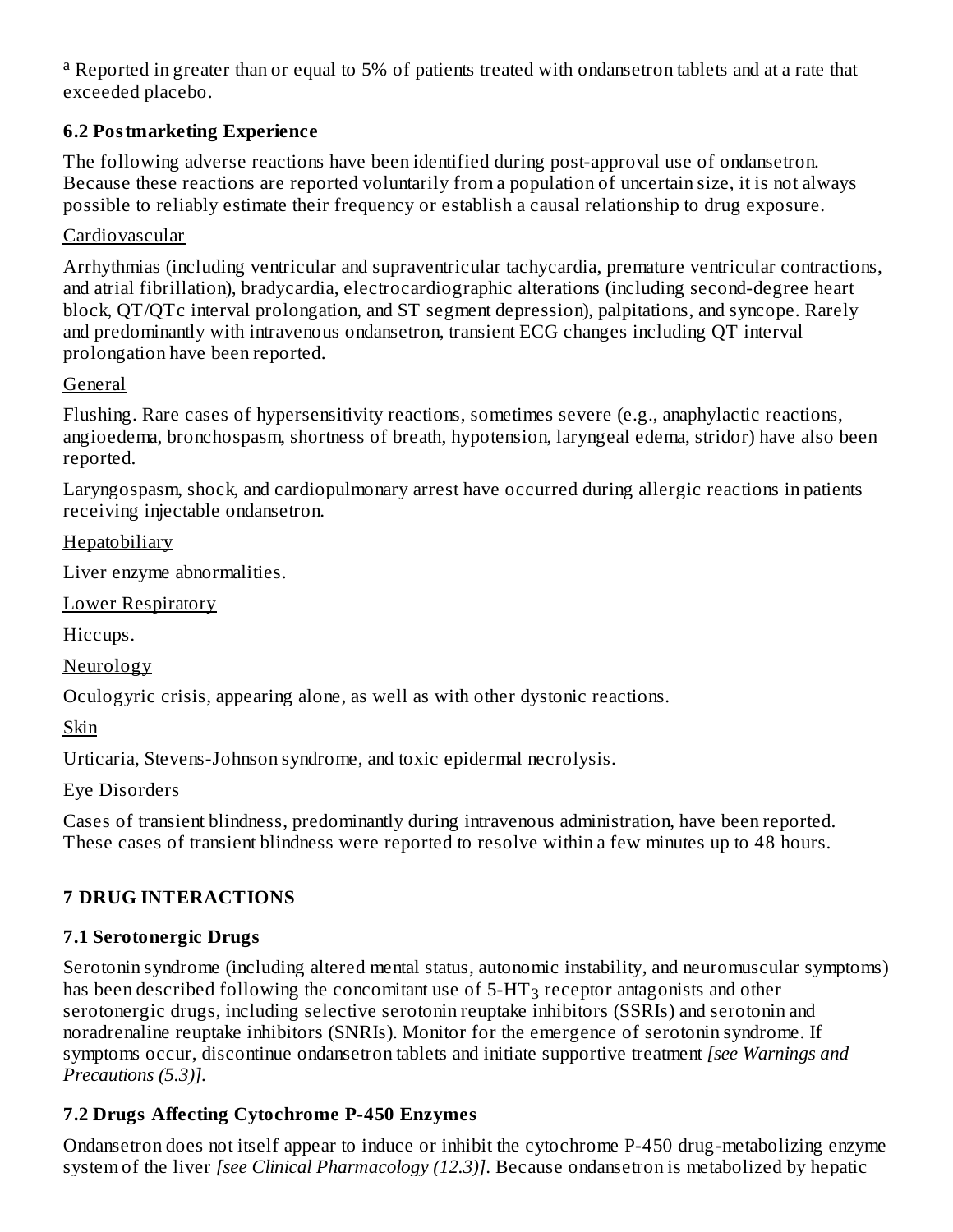cytochrome P-450 drug-metabolizing enzymes (CYP3A4, CYP2D6, CYP1A2), inducers or inhibitors of these enzymes may change the clearance and, hence, the half-life of ondansetron. In patients treated with potent inducers of CYP3A4 (i.e., phenytoin, carbamazepine, and rifampin), the clearance of ondansetron was significantly increased and ondansetron blood concentrations were decreased. However, on the basis of available data, no dosage adjustment for ondansetron tablets is recommended for patients on these drugs *[see Clinical Pharmacology (12.3)]*.

## **7.3 Tramadol**

Although no pharmacokinetic drug interaction between ondansetron and tramadol has been observed, data from 2 small trials indicate that when used together, ondansetron tablets may increase patientcontrolled administration of tramadol. Monitor patients to ensure adequate pain control when ondansetron is administered with tramadol.

### **7.4 Chemotherapy**

Carmustine, etoposide, and cisplatin do not affect the pharmacokinetics of ondansetron.

In a crossover trial in 76 pediatric patients, intravenous ondansetron did not increase systemic concentrations of high-dose methotrexate.

### **7.5 Alfentanil and Atracurium**

Ondansetron tablets do not alter the respiratory depressant effects produced by alfentanil or the degree of neuromuscular blockade produced by atracurium. Interactions with general or local anesthetics have not been studied.

### **8 USE IN SPECIFIC POPULATIONS**

### **8.1 Pregnancy**

### Risk Summary

Available data do not reliably inform the association of ondansetron tablets and adverse fetal outcomes. Published epidemiological studies on the association between ondansetron and fetal outcomes have reported inconsistent findings and have important methodological limitations hindering interpretation (see Data). Reproductive studies in rats and rabbits did not show evidence of harm to the fetus when ondansetron was administered during organogenesis at approximately 6 and 24 times the maximum recommended human oral dose of 24 mg/day, based on body surface area, respectively (see Data).

The background risk of major birth defects and miscarriage for the indicated population is unknown. In the US general population, the estimated background risk of major birth defects and miscarriages in clinically recognized pregnancies is 2 to 4% and 15 to 20%, respectively.

### Data

### *Human Data*

Methodological limitations of the epidemiology studies preclude a reliable evaluation of the potential risk of adverse fetal outcomes with the use of ondansetron in pregnancy.

Two large retrospective cohort studies of ondansetron use in pregnancy have been published. In one study with 1,349 infants born to women who reported the use of ondansetron or received an ondansetron prescription in the first trimester, no increased risk for major congenital malformations was seen in aggregate analysis. In this same study, however, a sub-analysis for specific malformations reported an association between ondansetron exposure and cardiovascular defect (odds ratio (OR) 1.62 [95% CI  $(1.04, 2.14)$ ]) and cardiac septal defect  $(OR)$  2.05 [95% CI  $(1.19, 3.28)$ ]). The second study examined 1970 women who received ondansetron prescription during pregnancy and reported no association between ondansetron exposure and major congenital malformations, miscarriage or stillbirth, and infants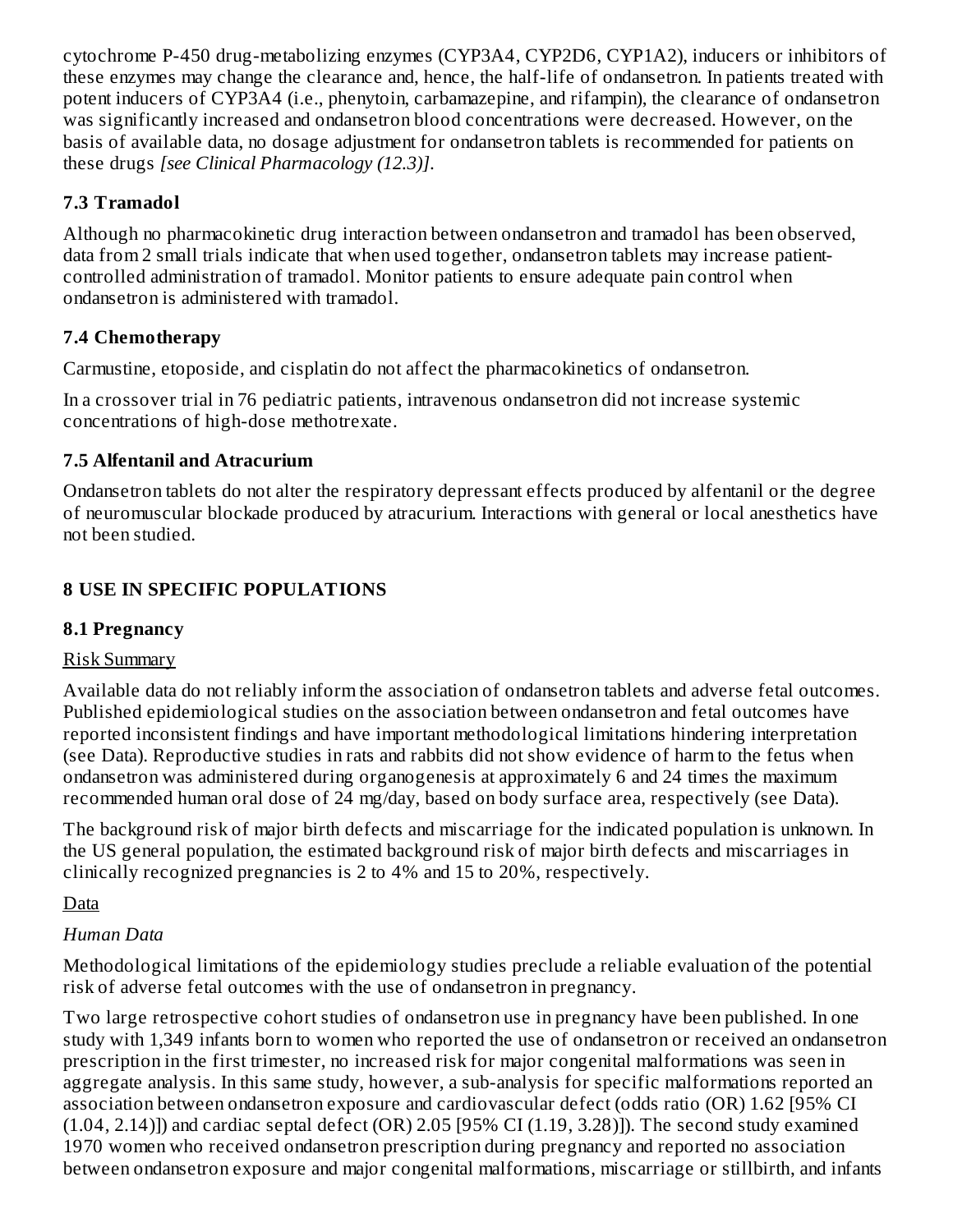of low birth weight or small for gestational age. Important methodological limitations with these studies include the uncertainty of whether women who filled a prescription actually took the medication, the concomitant use of other medications or treatments, and other unadjusted confounders that may account for the study findings.

A case-control study evaluating associations between several common non-cardiac malformations and multiple antiemetic drugs reported an association between maternal use of ondansetron and isolated cleft palate (reported adjusted OR = 2.37 [95% CI (1.18, 4.76)]). However, this association could be a chance finding, given the large number of drugs-birth defect comparisons in this study. It is unknown whether ondansetron exposure in utero in the cases of cleft palate occurred during the time of palate formation (the palate is formed between the 6th and 9th weeks of pregnancy) or whether mothers of infants with cleft palate used other medications or had other risk factors for cleft palate in the offspring. In addition, no cases of isolated cleft palate were identified in the aforementioned 2 large retrospective cohort studies. At this time, there is no clear evidence that ondansetron exposure in early pregnancy can cause cleft palate.

#### *Animal Data*

In embryo-fetal development studies in rats and rabbits, pregnant animals received oral doses of ondansetron up to 15 mg/kg/day and 30 mg/kg/day, respectively, during the period of organogenesis. With the exception of a slight decrease in maternal body weight gain in the rabbits, there were no significant effects of ondansetron on the maternal animals or the development of the offspring. At doses of 15 mg/kg/day in rats and 30 mg/kg/day in rabbits, the maternal exposure margin was approximately 6 and 24 times the maximum recommended human oral dose of 24 mg/day, respectively, based on body surface area.

In a pre- and postnatal developmental toxicity study, pregnant rats received oral doses of ondansetron up to 15 mg/ kg/day from Day 17 of pregnancy to litter Day 21. With the exception of a slight reduction in maternal body weight gain, there were no effects upon the pregnant rats and the pre-and postnatal development of their offspring, including reproductive performance of the mated F1 generation. At a dose of 15 mg/kg/day in rats, the maternal exposure margin was approximately 6 times the maximum recommended human oral dose of 24 mg/day, based on body surface area.

### **8.2 Lactation**

#### Risk Summary

It is not known whether ondansetron is present in human milk. There are no data on the effects of ondansetron tablets on the breastfed infant or the effects on milk production. However, it has been demonstrated that ondansetron is present in the milk of rats.

The developmental and health benefits of breastfeeding should be considered along with the mother's clinical need for ondansetron tablets and any potential adverse effects on the breast fed infant from ondansetron tablets or from the underlying maternal condition.

### **8.4 Pediatric Us e**

The safety and effectiveness of orally administered ondansetron tablets have been established in pediatric patients 4 years and older for the prevention of nausea and vomiting associated with moderately emetogenic cancer chemotherapy. Use of ondansetron tablets in these age-groups is supported by evidence from adequate and well-controlled studies of ondansetron tablets in adults with additional data from 3 open-label, uncontrolled, non-US trials in 182 pediatric patients aged 4 to 18 years with cancer who were given a variety of cisplatin or noncisplatin regimens *[see Dosage and Administration (2.2), Clinical Studies (14.1)]*.

Additional information on the use of ondansetron in pediatric patients may be found in ondansetron injection prescribing information.

The safety and effectiveness of orally administered ondansetron tablets have not been established in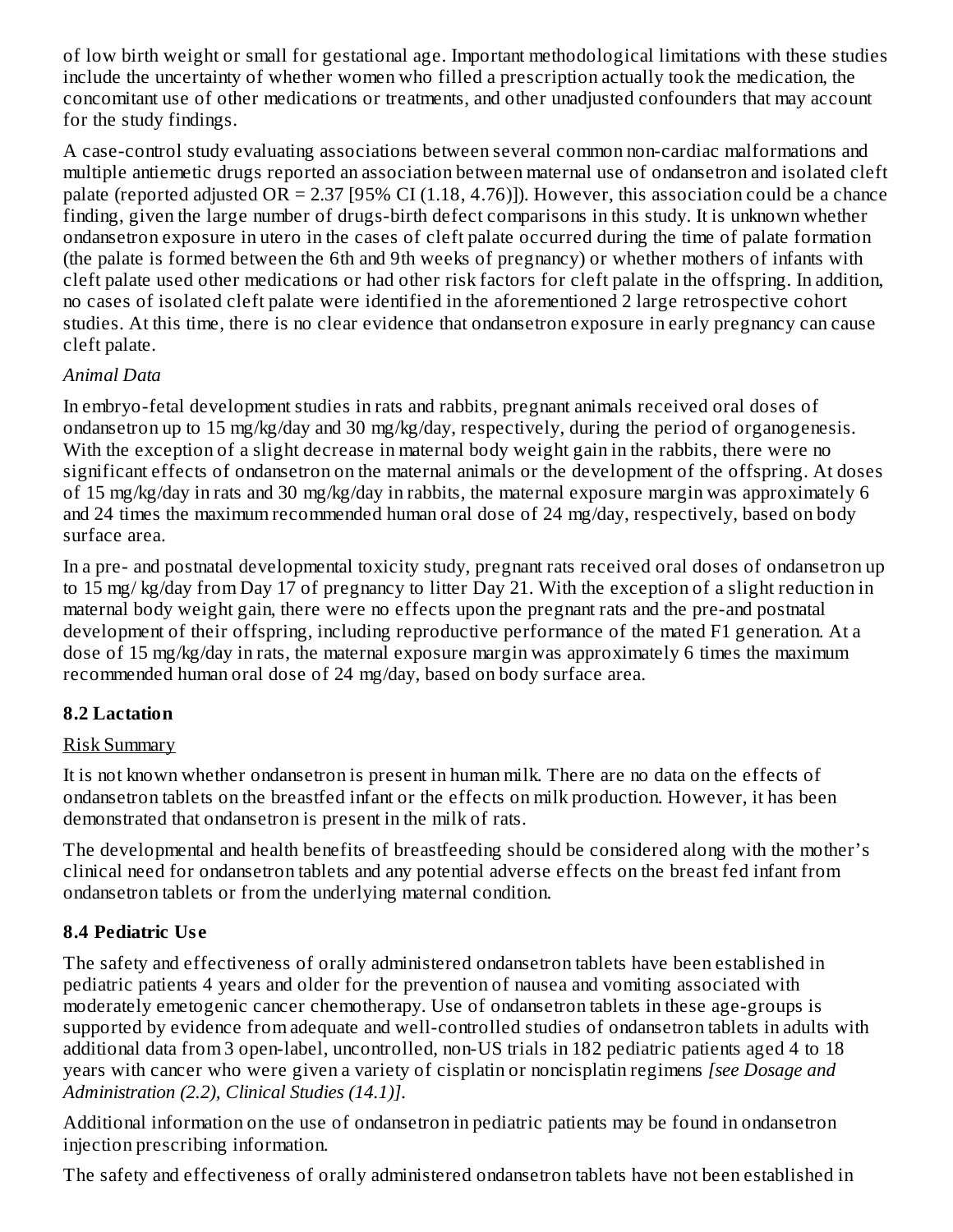pediatric patients for:

- prevention of nausea and vomiting associated with highly emetogenic cancer chemotherapy.
- prevention of nausea and vomiting associated with radiotherapy.
- prevention of postoperative nausea and/or vomiting.

### **8.5 Geriatric Us e**

Of the total number of subjects enrolled in cancer chemotherapy-induced and postoperative nausea and vomiting in US-and foreign-controlled clinical trials, for which there were subgroup analyses, 938 (19%) were aged 65 years and older.

No overall differences in safety or effectiveness were observed between subjects 65 years of age and older and younger subjects. A reduction in clearance and increase in elimination half-life were seen in patients older than 75 years compared with younger subjects *[see Clinical Pharmacology (12.3)]*. There were an insufficient number of patients older than 75 years of age and older in the clinical trials to permit safety or efficacy conclusions in this age-group. Other reported clinical experience has not identified differences in responses between the elderly and younger patients, but greater sensitivity of some older individuals cannot be ruled out. No dosage adjustment is needed in elderly patients.

### **8.6 Hepatic Impairment**

No dosage adjustment is needed in patients with mild or moderate hepatic impairment.

In patients with severe hepatic impairment, clearance is reduced and the apparent volume of distribution is increased, resulting in a significant increase in the half-life of ondansetron. Therefore, do not exceed a total daily dose of 8 mg in patients with severe hepatic impairment (Child-Pugh score of 10 or greater) *[see Dosage and Administration (2.2), Clinical Pharmacology (12.3)].*

### **8.7 Renal Impairment**

No dosage adjustment is recommended for patients with any degree of renal impairment (mild, moderate, or severe). There is no experience beyond first-day administration of ondansetron *[see Clinical Pharmacology (12.3)].*

# **9 DRUG ABUSE AND DEPENDENCE**

Animal studies have shown that ondansetron is not discriminated as a benzodiazepine nor does it substitute for benzodiazepines in direct addiction studies.

### **10 OVERDOSAGE**

There is no specific antidote for ondansetron overdose. Patients should be managed with appropriate supportive therapy.

In addition to the adverse reactions listed above, the following adverse reactions have been described in the setting of ondansetron overdose: "Sudden blindness" (amaurosis) of 2 to 3 minutes' duration plus severe constipation occurred in one patient that was administered 72 mg of ondansetron intravenously as a single dose. Hypotension (and faintness) occurred in a patient that took 48 mg of ondansetron tablets. Following infusion of 32 mg over only a 4-minute period, a vasovagal episode with transient seconddegree heart block was observed. In all instances, the adverse reactions resolved completely.

Pediatric cases consistent with serotonin syndrome have been reported after inadvertent oral overdoses of ondansetron (exceeding estimated ingestion of 5 mg per kg) in young children. Reported symptoms included somnolence, agitation, tachycardia, tachypnea, hypertension, flushing, mydriasis, diaphoresis, myoclonic movements, horizontal nystagmus, hyperreflexia, and seizure. Patients required supportive care, including intubation in some cases, with complete recovery without sequelae within 1 to 2 days.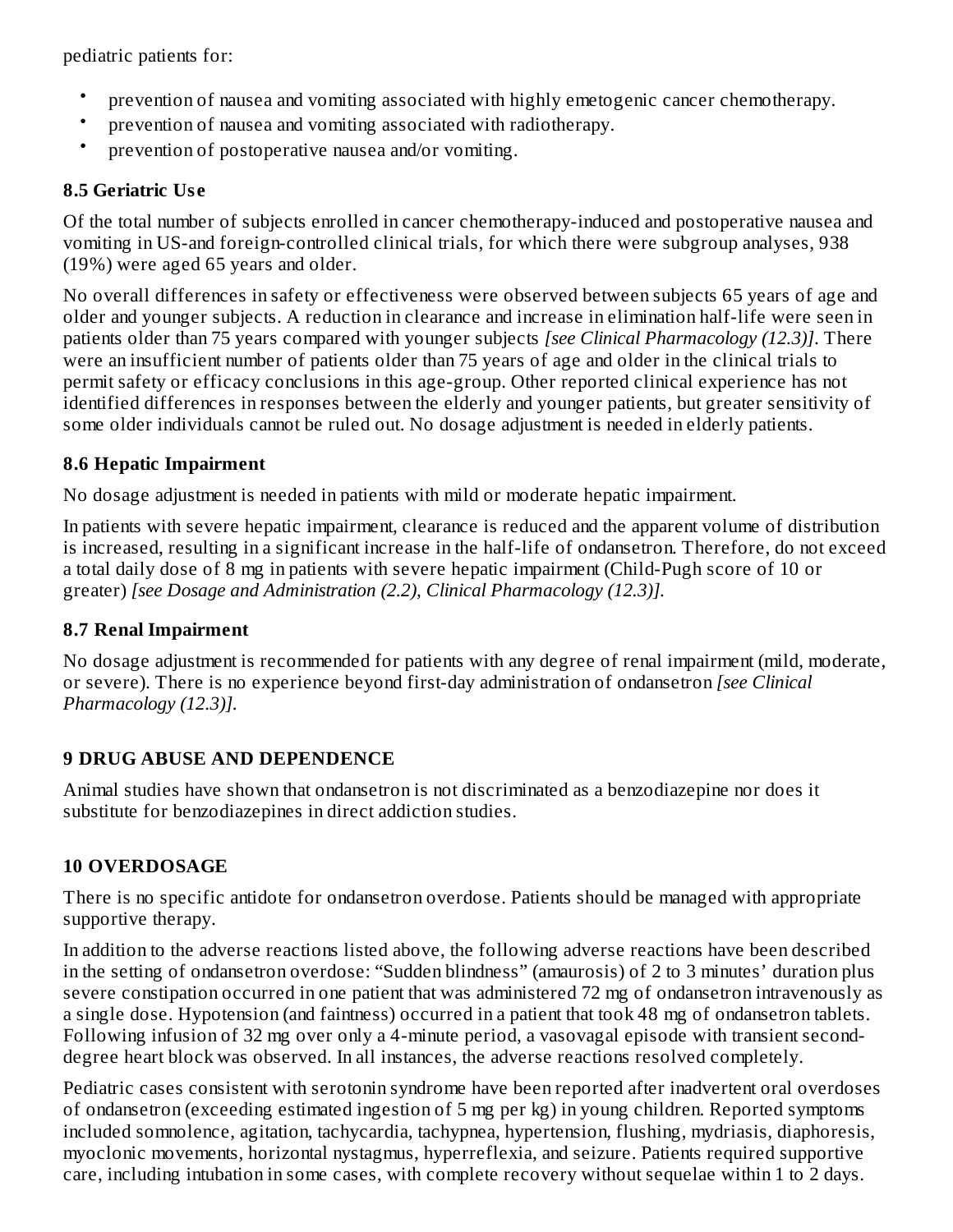### **11 DESCRIPTION**

The active ingredient in ondansetron tablets is ondansetron hydrochloride as the dihydrate, the racemic form of ondansetron and a selective blocking agent of the serotonin 5-HT3 receptor type. Chemically it is (±) 1, 2, 3, 9-tetrahydro-9-methyl-3-[(2-methyl-1H-imidazol-1-yl)methyl]-4H-carbazol-4-one, monohydrochloride, dihydrate. It has the following structural formula:



The empirical formula is C18H19N3O•HCl•2H2O, representing a molecular weight of 365.5.

Ondansetron hydrochloride dihydrate is a white to off-white powder that is soluble in water and normal saline. Each 4 mg ondansetron tablet, USP for oral administration contains ondansetron hydrochloride dihydrate equivalent to 4 mg of ondansetron. Each 8 mg ondansetron tablet, USP for oral administration contains ondansetron hydrochloride dihydrate equivalent to 8 mg of ondansetron. Each tablet also contains the inactive ingredients croscarmellose sodium, hypromellose, lactose monohydrate, magnesium stearate, microcrystalline cellulose, pregelatinized starch, titanium dioxide, triacetin, and iron oxide yellow (8 mg tablet only).

This product meets USP Dissolution Test 3.

# **12 CLINICAL PHARMACOLOGY**

#### **12.1 Mechanism of Action**

Ondansetron is a selective 5-HT3 receptor antagonist. While its mechanism of action has not been fully characterized, ondansetron is not a dopamine-receptor antagonist. Serotonin receptors of the 5-HT3 type are present both peripherally on vagal nerve terminals and centrally in the chemoreceptor trigger zone of the area postrema. It is not certain whether ondansetron's antiemetic action is mediated centrally, peripherally, or in both sites. However, cytotoxic chemotherapy appears to be associated with release of serotonin from the enterochromaffin cells of the small intestine. In humans, urinary 5 hydroxyindoleacetic acid (5-HIAA) excretion increases after cisplatin administration in parallel with the onset of emesis. The released serotonin may stimulate the vagal afferents through the 5-HT3 receptors and initiate the vomiting reflex.

### **12.2 Pharmacodynamics**

In healthy subjects, single intravenous doses of 0.15 mg/kg of ondansetron had no effect on esophageal motility, gastric motility, lower esophageal sphincter pressure, or small intestinal transit time. Multiday administration of ondansetron has been shown to slow colonic transit in healthy subjects. Ondansetron has no effect on plasma prolactin concentrations.

#### Cardiac Electrophysiology

QTc interval prolongation was studied in a double-blind, single intravenous dose, placebo-and positivecontrolled, crossover trial in 58 healthy subjects. The maximum mean (95% upper confidence bound) difference in QTcF from placebo after baseline correction was 19.5 (21.8) milliseconds and 5.6 (7.4) milliseconds after 15minute intravenous infusions of 32 mg and 8 mg of ondansetron injection, respectively. A significant exposure-response relationship was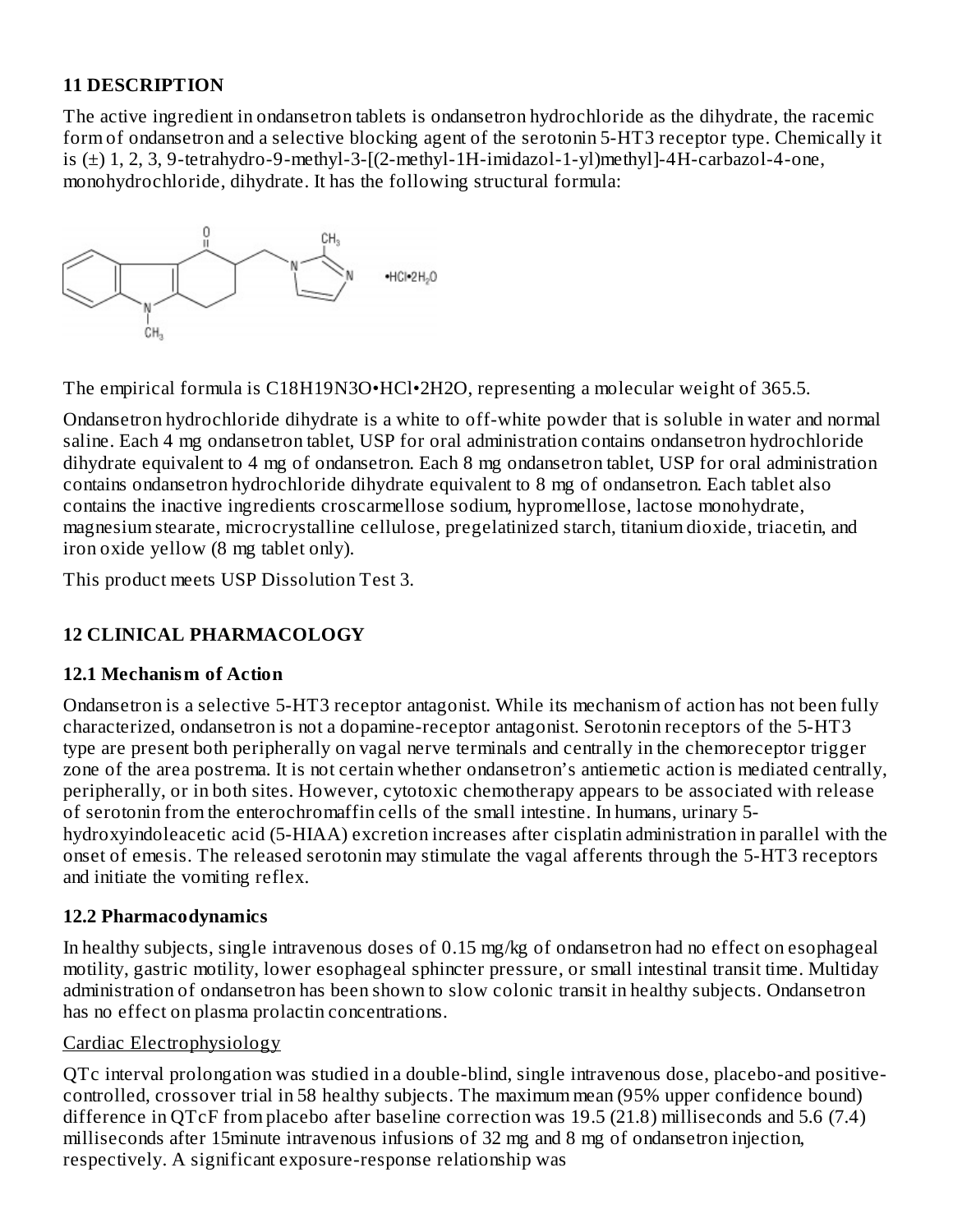identified between ondansetron concentration and ΔΔQTcF. Using the established exposure-response relationship, 24 mg infused intravenously over 15 minutes had a mean predicted (95% upper prediction interval) ΔΔQTcF of 14.0 (16.3) milliseconds. In contrast, 16 mg infused intravenously over 15 minutes using the same model had a mean predicted (95% upper prediction interval)  $\triangle$  AQTcF of 9.1 (11.2) milliseconds. In this study, the 8 mg dose infused over 15 minutes did not prolong the QT interval to any clinically relevant extent.

### **12.3 Pharmacokinetics**

# **Absorption**

Ondansetron is absorbed from the gastrointestinal tract and undergoes some first-pass metabolism. Mean bioavailability in healthy subjects, following administration of a single 8 mg tablet, is approximately 56%. Ondansetron systemic exposure does not increase proportionately to dose. The area under curve (AUC) from a 16 mg tablet was 24% greater than predicted from an 8 mg tablet dose. This may reflect some reduction of first-pass metabolism at higher oral doses.

*Food Effects*: Bioavailability is also slightly enhanced by the presence of food.

# Distribution

Plasma protein binding of ondansetron as measured in vitro was 70% to 76% over the concentration range of 10 to 500 ng/mL. Circulating drug also distributes into erythrocytes.

# Elimination

Metabolism and Excretion: Ondansetron is extensively metabolized in humans, with approximately 5% of a radiolabeled dose recovered as the parent compound from the urine. The metabolites are observed in the urine. The primary metabolic pathway is hydroxylation on the indole ring followed by subsequent glucuronide or sulfate conjugation.

*In vitro* metabolism studies have shown that ondansetron is a substrate for human hepatic cytochrome P-450 enzymes, including CYP1A2, CYP2D6, and CYP3A4. In terms of overall ondansetron turnover, CYP3A4 played the predominant role. Because of the multiplicity of metabolic enzymes capable of metabolizing ondansetron, it is likely that inhibition or loss of one enzyme (e.g., CYP2D6 genetic deficiency) will be compensated by others and may result in little change in overall rates of ondansetron elimination.

Although some nonconjugated metabolites have pharmacologic activity, these are not found in plasma at concentrations likely to significantly contribute to the biological activity of ondansetron.

# Specific Populations

*Age*: Geriatric Population: A reduction in clearance and increase in elimination half-life are seen in patients older than 75 years compared to younger subjects *[see Use in Specific Populations (8.5)]*.

*Sex*: Gender differences were shown in the disposition of ondansetron given as a single dose. The extent and rate of absorption are greater in women than men. Slower clearance in women, a smaller apparent volume of distribution (adjusted for weight), and higher absolute bioavailability resulted in higher plasma ondansetron concentrations. These higher plasma concentrations may in part be explained by differences in body weight between men and women. It is not known whether these sex-related differences were clinically important. More detailed pharmacokinetic information is contained in Tables 5 and 6.

#### **Table 5. Pharmacokinetics in Male and Female Healthy Subjects after a Single Dos e of a Ondans etron 8 mg Tablet**

| Age-    | <b>Mean</b> | N | Peak Plasma | <b>Time of</b>                                               | <b>Mean</b> | <b>Systemic</b> | <b>Absolute</b> |
|---------|-------------|---|-------------|--------------------------------------------------------------|-------------|-----------------|-----------------|
| group   | ∣ Weight    |   |             | Concentration Peak Plasma Elimination Plasma Bioavailability |             |                 |                 |
| (vears) | (kg)        |   | (ng/mL)     | $ Concentration(h) $ Half-life $ Clearance $                 |             |                 |                 |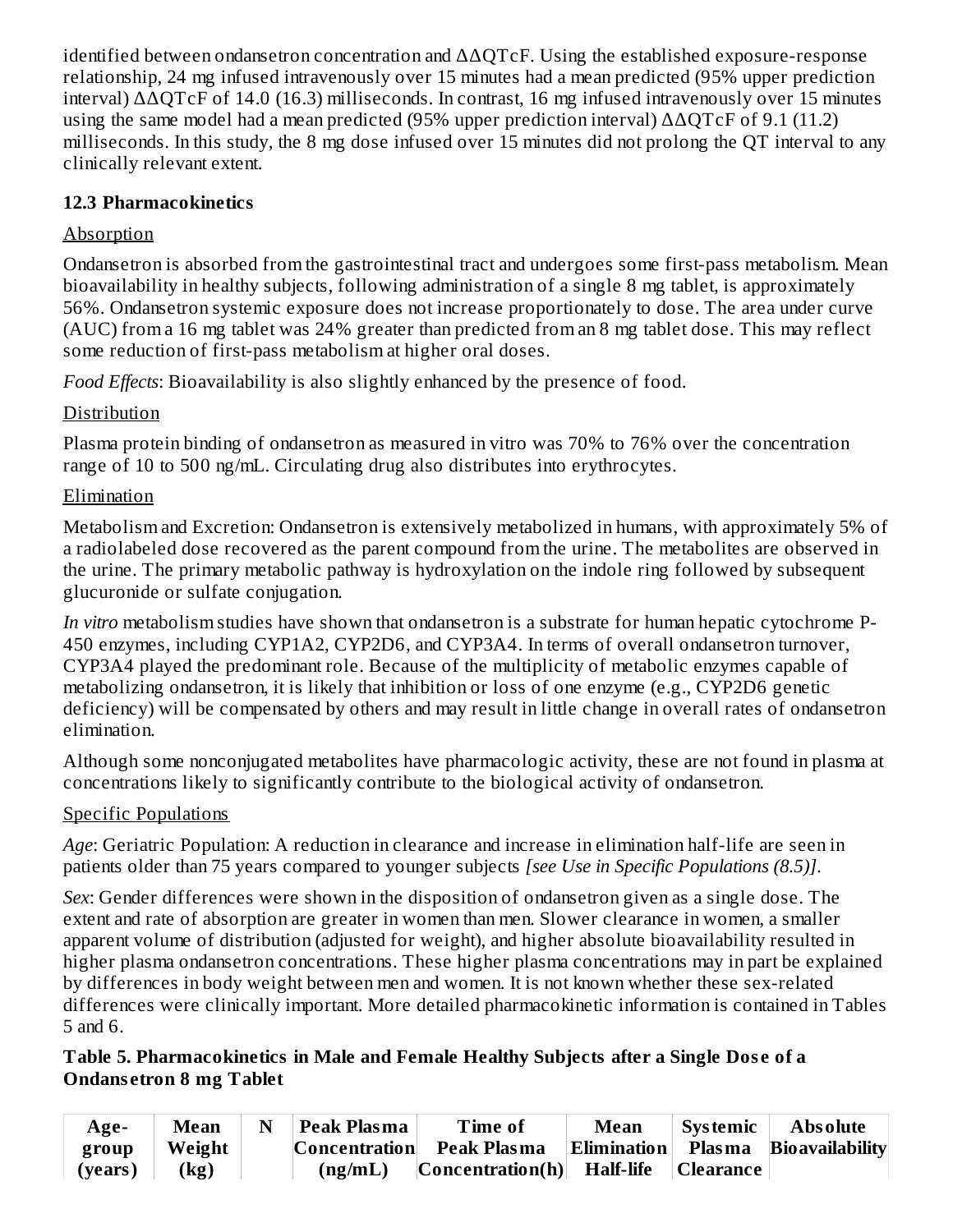| Sex(M/F)            |      |   |      |     | (h) | L/h/kg |       |
|---------------------|------|---|------|-----|-----|--------|-------|
| $ 18-40 \text{ M} $ | 69.0 | 6 | 26.2 | 2.0 | 3.1 | 0.403  | 0.483 |
| $\mathbf F$         | 62.7 | 5 | 42.7 | 1.7 | 3.5 | 0.354  | 0.663 |
| $61-74$ M           | 77.5 | 6 | 24.1 | 2.1 | 4.1 | 0.384  | 0.585 |
| $\mathbf F$         | 60.2 | 6 | 52.4 | 1.9 | 4.9 | 0.255  | 0.643 |
| $\geq$ 75 M         | 78.0 | 5 | 37.0 | 2.2 | 4.5 | 0.277  | 0.619 |
| $\mathbf{F}$        | 67.6 | 6 | 46.1 | 2.1 | 6.2 | 0.249  | 0.747 |

#### **Table 6. Pharmacokinetics in Male and Female Healthy Subjects after a Single Dos e of a Ondans etron 24 mg Tablet**

| Age-group<br>(years)<br>Sex (M/F) | <b>Mean</b><br>Weight<br>$\left(\mathrm{kg}\right)$ | N | Peak Plasma<br>Concentration<br>(ng/mL) | Time of<br>Peak Plasma<br>Concentration(h) | <b>Mean</b><br><b>Elimination</b><br><b>Half-life</b><br>(h) |
|-----------------------------------|-----------------------------------------------------|---|-----------------------------------------|--------------------------------------------|--------------------------------------------------------------|
| $18-43 M$                         | 84.1                                                | 8 | 125.8                                   | 1.9                                        | 4.7                                                          |
| $\mathbf F$                       | 71.8                                                |   | 194.4                                   | I.6                                        | 5.8                                                          |

*Renal Impairment:* Renal impairment is not expected to significantly influence the total clearance of ondansetron as renal clearance represents only 5% of the overall clearance. However, the mean plasma clearance of ondansetron was reduced by about 50% in patients with severe renal impairment (creatinine clearance less than 30 mL/min). The reduction in clearance was variable and not consistent with an increase in half-life *[see Use in Specific Populations*

*(8.7)]*.

*Hepatic Impairment:* In patients with mild-to-moderate hepatic impairment, clearance is reduced 2-fold and mean half-life is increased to 11.6 hours compared with 5.7 hours in healthy subjects. In patients with severe hepatic impairment (Child-Pugh score of 10 or greater), clearance is reduced 2-fold to 3 fold and apparent volume of distribution is increased with a resultant increase in half-life to 20 hours *[see Dosage and Administration (2.2), Use in Specific Populations (8.6)]*.

### Drug Interaction Studies

*CYP3A4 Inducers*: Ondansetron elimination may be affected by cytochrome P-450 inducers. In a pharmacokinetic trial of 16 epileptic patients maintained chronically on CYP3A4 inducers, carbamazepine, or phenytoin, a reduction in AUC,  $\mathsf{C_{max}}$ , and  $\mathsf{t_{\mathit{y_{2}}}}$  of ondansetron was observed. This resulted in a significant increase in the clearance of ondansetron. However, this increase is not thought to be clinically relevant *[see Drug Interactions (7.2)].*

*Chemotherapeutic Agents*: Carmustine, etoposide, and cisplatin do not affect the pharmacokinetics of ondansetron *[see Drug Interactions (7.4)].*

*Antacids*: Concomitant administration of antacids does not alter the absorption of ondansetron.

# **13 NONCLINICAL TOXICOLOGY**

# **13.1 Carcinogenesis, Mutagenesis, Impairment of Fertility**

Carcinogenic effects were not seen in 2-year studies in rats and mice with oral ondansetron doses up to 10 mg/kg per day and 30 mg/kg per day, respectively (approximately 4 and 6 times the maximum recommended human oral dose of 24 mg per day, based on body surface area).

Ondansetron was not mutagenic in standard tests for mutagenicity.

Oral administration of ondansetron up to 15 mg/kg per day (approximately 6 times the maximum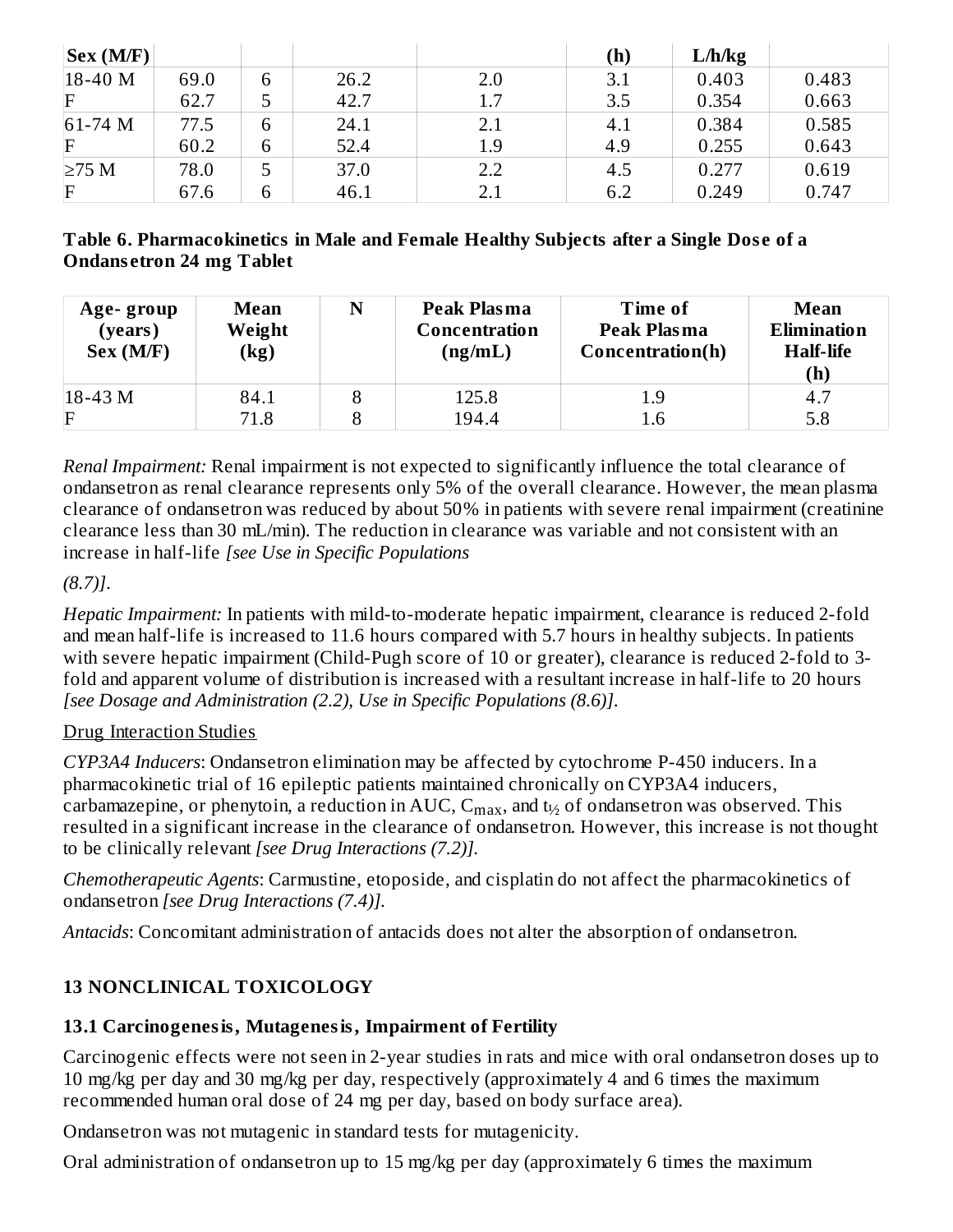recommended human oral dose of 24 mg per day, based on body surface area) did not affect fertility or general reproductive performance of male and female rats.

# **14 CLINICAL STUDIES**

### **14.1 Prevention of Chemotherapy-Induced Naus ea and Vomiting**

### Highly Emetogenic Chemotherapy

In 2 randomized, double-blind, monotherapy trials, a single 24 mg oral dose of ondansetron tablets was superior to a relevant historical placebo control in the prevention of nausea and vomiting associated with highly emetogenic cancer chemotherapy, including cisplatin greater than or equal to 50 mg/m<sup>2</sup>. Steroid administration was excluded from these clinical trials. More than 90% of patients receiving a cisplatin dose greater than or equal to 50 mg/m2 in the historical-placebo comparator, experienced vomiting in the absence of antiemetic therapy.

The first trial compared oral doses of ondansetron 24 mg as a single dose, 8 mg every 8 hours for 2 doses, and 32 mg as a single dose in 357 adult cancer patients receiving chemotherapy regimens containing cisplatin greater than or equal to 50 mg/m<sup>2</sup>. The first or single dose was administered 30 minutes prior to chemotherapy. A total of 66% of patients in the ondansetron 24-mg once-a-day group, 55% in the ondansetron 8-mg twice-a-day group, and 55% in the ondansetron 32-mg once-a-day group, completed the 24-hour trial period with 0 emetic episodes and no rescue antiemetic medications, the primary endpoint of efficacy. Each of the 3 treatment groups was shown to be statistically significantly superior to a historical placebo control.

In the same trial, 56% of patients receiving a single 24 mg oral dose of ondansetron experienced no nausea during the 24-hour trial period, compared with 36% of patients in the oral ondansetron 8-mg twice-a-day group ( $P = 0.001$ ) and 50% in the oral ondansetron 32-mg once-a-day group. Dosage regimens of ondansetron tablets 8 mg twice daily and 32 mg once daily are not recommended for the prevention of nausea and vomiting associated with highly emetogenic chemotherapy *[see Dosage and Administration (2.1)]*.

In a second trial, efficacy of a single 24 mg oral dose of ondansetron tablets for the prevention of nausea and vomiting associated with highly emetogenic cancer chemotherapy, including cisplatin greater than or equal to 50 mg/m<sup>2</sup>, was confirmed.

### Moderately Emetogenic Chemotherapy

A randomized, placebo-controlled, double-blind trial was conducted in the US in 67 patients receiving a cyclophosphamide-based chemotherapy regimen containing doxorubicin. The first 8 mg dose of ondansetron tablets was administered 30 minutes before the start of chemotherapy, with a subsequent dose 8 hours after the first dose, followed by 8 mg of ondansetron tablets twice a day for 2 days after the completion of chemotherapy.

Ondansetron tablets were significantly more effective than placebo in preventing vomiting. Treatment response was based on the total number of emetic episodes over the 3-day trial period. The results of this trial are summarized in Table 7:

#### **Table 7: Emetic Episodes - Treatment Respons e in Patients Receiving Moderately Emetogenic Chemotherapy (Cyclophosphamide-bas ed Regimen Containing Doxorubicin)**

|                        | <b>Ondansetron</b><br>Tablets<br>$(n = 33)$ | <b>Placebo</b><br>$(n = 34)$ | P Value |
|------------------------|---------------------------------------------|------------------------------|---------|
| Treatment response     | 20(61%)                                     | 2(6%)                        | < 0.001 |
| 0 Emetic episodes      | 6(18%)                                      | 8(24%)                       | < 0.001 |
| 1 to 2 Emetic episodes | 7(21%)                                      | 24 (71%)                     |         |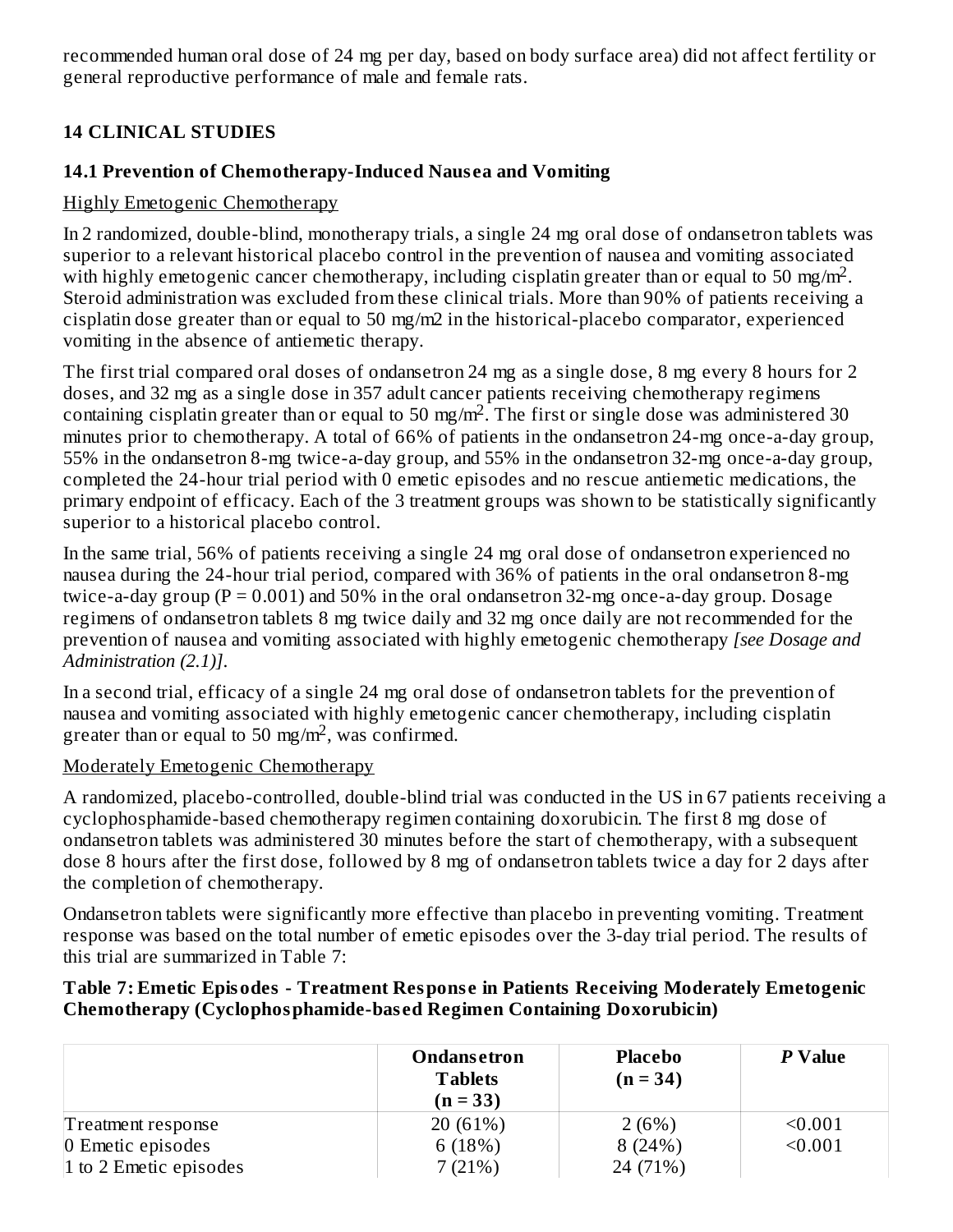| More than 2 emetic<br>episodes/withdrawn |                        |                        |  |
|------------------------------------------|------------------------|------------------------|--|
| Median number of emetic episodes         | 0.0                    | Undefined <sup>a</sup> |  |
| Median time to first emetic episode      | Undefined <sup>b</sup> | 6.5                    |  |
| (hours)                                  |                        |                        |  |

<sup>a</sup> Median undefined since at least 50% of the patients were withdrawn or had more than 2 emetic episodes.

 $^{\rm b}$  Median undefined since at least 50% of patients did not have any emetic episodes.

In a double-blind US trial in 336 patients receiving a cyclophosphamide-based chemotherapy regimen containing either methotrexate or doxorubicin, ondansetron tablets 8 mg administered twice a day, was as effective as ondansetron tablets 8 mg administered 3 times a day in preventing nausea and vomiting. Ondansetron Tablets 8 mg three times daily is not a recommended regimen for the treatment of moderately emetogenic chemotherapy *[see Dosage and Administration (2.1)]*.

Treatment response was based on the total number of emetic episodes over the 3-day trial period. See Table 8 for the details of the dosage regimens studied and results of this trial.

#### **Table 8: Emetic Episodes - Treatment Respons e after Ondans etron Tablets Administered Twice a Day and Three Times a Day**

|                                         | <b>Ondansetron Tablets</b>    |                                           |  |
|-----------------------------------------|-------------------------------|-------------------------------------------|--|
|                                         | 8 mg Twice Daily <sup>a</sup> | <b>8 mg Three Times a Day<sup>b</sup></b> |  |
|                                         | $(n = 165)$                   | $(n = 171)$                               |  |
| Treatment response                      | 101 (61%)                     | 99 (58%)                                  |  |
| 0 Emetic episodes                       | 16 (10%)                      | 17 (10%)                                  |  |
| $ 1-2 $ Emetic episodes                 | 48 (29%)                      | 55 (32%)                                  |  |
| More than 2 emetic episodes/withdrawn   |                               |                                           |  |
| Median number of emetic episodes        | 0.0                           | 0.0                                       |  |
| Median time to first emetic episode (h) | Undefined <sup>c</sup>        | Undefined <sup>c</sup>                    |  |
| Median nausea scores $(0-100)^d$        | 6                             | 6                                         |  |

<sup>a</sup> The first 8 mg dose was administered 30 minutes before the start of emetogenic chemotherapy, with a subsequent 8 mg dose 8 hours after the first dose, followed by 8 mg administered twice a day for 2 days after the completion of chemotherapy.

 $^{\rm b}$  The first 8 mg dose was administered 30 minutes before the start of emetogenic chemotherapy, with subsequent 8 mg doses at 4 hours and 8 hours after the first dose, followed by 8 mg administered 3 times a day for 2 days after the completion of chemotherapy.

<sup>c</sup> Median undefined since at least 50% of patients did not have any emetic episodes.

 $^{\rm d}$  Visual analog scale assessment:  $0$  = no nausea, 100 = nausea as bad as it can be.

### Re-treatment

In single-arm trials, 148 patients receiving cyclophosphamide-based chemotherapy were re-treated with ondansetron tablets 8 mg three times daily during subsequent chemotherapy for a total of 396 retreatment courses. No emetic episodes occurred in 314 (79%) of the re-treatment courses, and only 1 to 2 emetic episodes occurred in 43 (11%) of the re-treatment courses.

### Pediatric Trials

Three open-label, single-arm, non-US trials have been performed with 182 pediatric patients aged 4 to 18 years with cancer who were given a variety of cisplatin or noncisplatin regimens. The initial dose of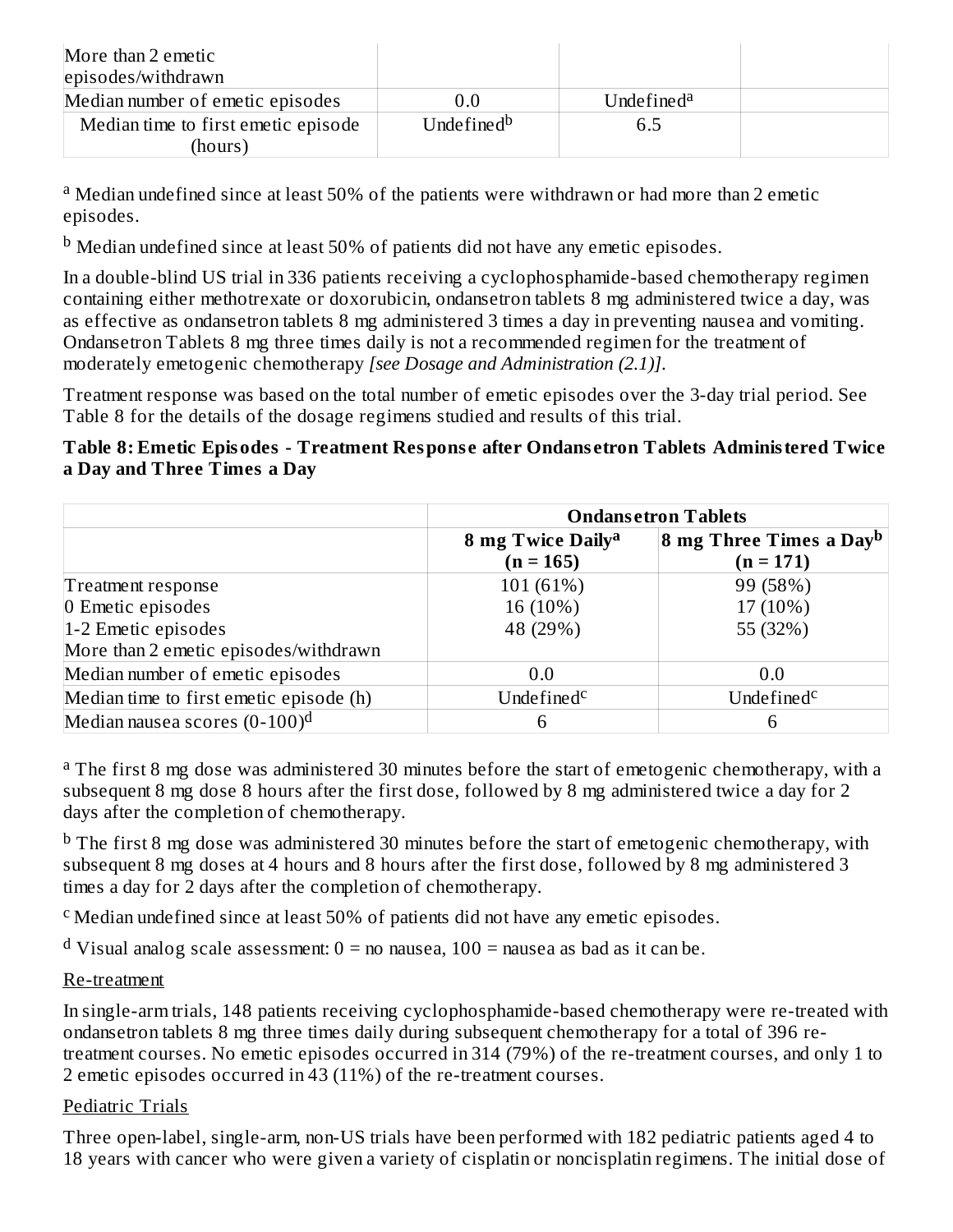ondansetron tablets injection ranged from 0.04 to 0.87 mg per kg (total dose of 2.16 mg to 12 mg) followed by the administration of oral doses of ondansetron tablets ranging from 4 to 24 mg daily for 3 days. In these trials, 58% of the 170 evaluable patients had a complete response (no emetic episodes) on Day 1. In 2 trials the response rates to ondansetron tablets 4 mg three times a day in patients younger than 12 years was similar to ondansetron tablets 8 mg three times daily in patients 12 to 18 years. Prevention of emesis in these pediatric patients was essentially the same as for adults.

### **14.2 Radiation-Induced Naus ea and Vomiting**

### Total Body Irradiation

In a randomized, placebo-controlled, double-blind trial in 20 patients, 8 mg of ondansetron tablets administered 1.5 hours before each fraction of radiotherapy for 4 days was significantly more effective than placebo in preventing vomiting induced by total body irradiation. Total body irradiation consisted of 11 fractions (120 cGy per fraction) over 4 days for a total of 1,320 cGy. Patients received 3 fractions for 3 days, then 2 fractions on Day 4.

### Single High-dose Fraction Radiotherapy

In an active-controlled, double-blind trial in 105 patients receiving single high-dose radiotherapy (800 to 1,000 cGy) over an anterior or posterior field size of greater than or equal to 80 cm2 to the abdomen, ondansetron tablets was significantly more effective than metoclopramide with respect to complete control of emesis (0 emetic episodes). Patients received the first dose of ondansetron tablets (8 mg) or metoclopramide (10 mg) 1 to 2 hours before radiotherapy. If radiotherapy was given in the morning, 8 mg of ondansetron tablets or 10 mg of metoclopramide was administered in the late afternoon and repeated again before bedtime. If radiotherapy was given in the afternoon, patients took 8 mg of ondansetron tablets or 10 mg of metoclopramide only once before bedtime. Patients continued the doses of oral medication three times daily for 3 days.

### Daily Fractionated Radiotherapy

In an active-controlled, double-blind trial in 135 patients receiving a 1-to 4-week course of fractionated radiotherapy (180 cGy doses) over a field size of greater than or equal to 100 cm2 to the abdomen, ondansetron tablets was significantly more effective than prochlorperazine with respect to complete control of emesis (0 emetic episodes). Patients received the first dose of ondansetron tablets (8 mg) or prochlorperazine (10 mg) 1 to 2 hours before the first daily radiotherapy fraction, with subsequent 8 mg doses approximately every 8 hours on each day of radiotherapy.

### **14.3 Postoperative Naus ea and Vomiting**

In 2 placebo-controlled, double-blind trials (one conducted in the US and the other outside the US) in 865 females undergoing inpatient surgical procedures, ondansetron tablets 16 mg as a single dose or placebo was administered one hour before the induction of general balanced anesthesia (barbiturate, opioid, nitrous oxide, neuromuscular blockade, and supplemental isoflurane or enflurane), ondansetron tablets was significantly more effective than placebo in preventing postoperative nausea and vomiting.

No trials have been performed in males.

# **16 HOW SUPPLIED/STORAGE AND HANDLING**

### Ondansetron Tablets

Ondansetron Tablets USP, 4 mg (ondansetron hydrochloride dihydrate equivalent to 4 mg of ondansetron), are white, oval, film-coated tablets engraved with "4" on one side and "NO" on another side. They are supplied as follows:

NDC 63304-458-30 Bottles of 30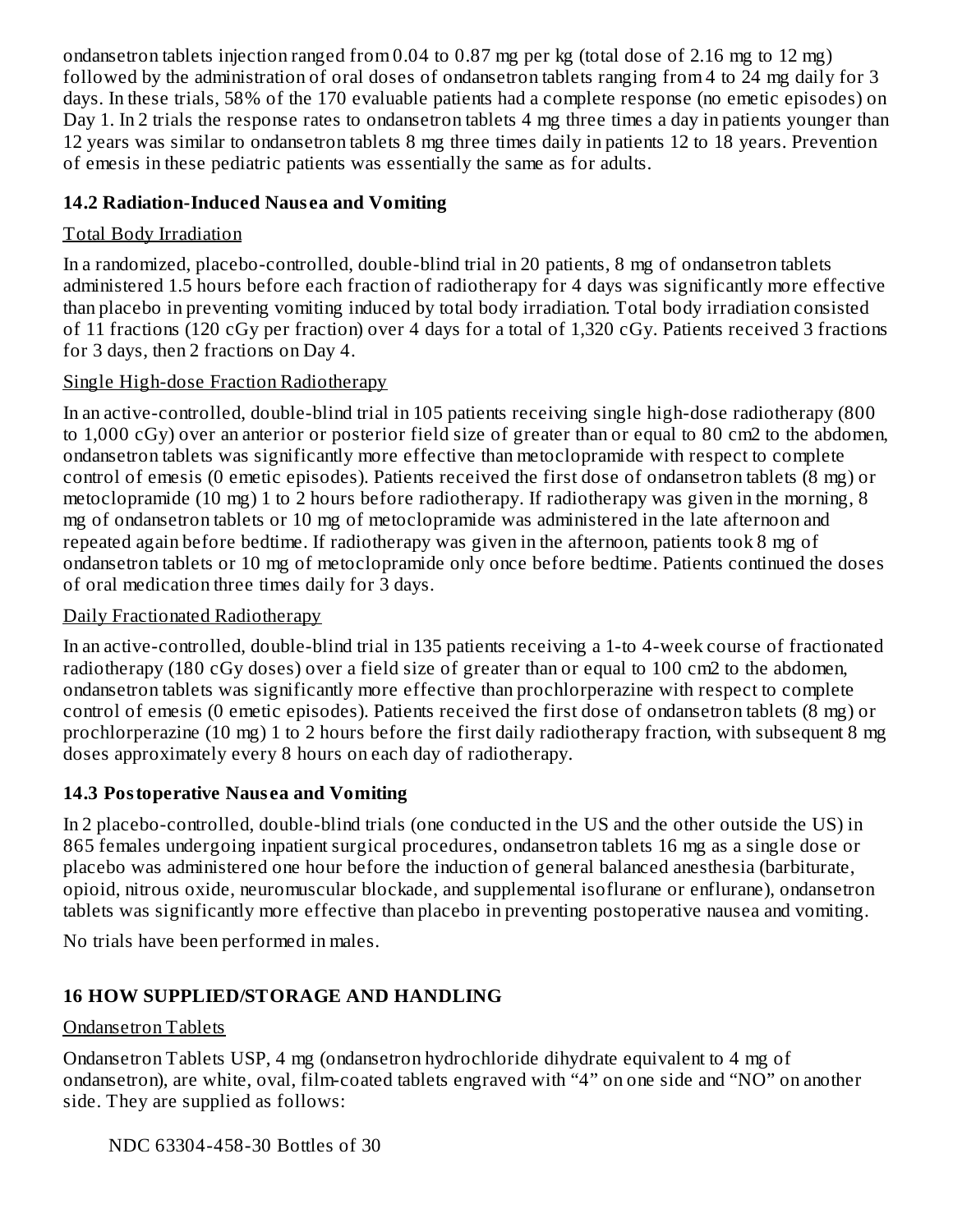Ondansetron Tablets USP, 8 mg (ondansetron hydrochloride dihydrate equivalent to 8 mg of ondansetron), are yellow, oval, film-coated tablets engraved with "8" on one side and "NO" on the other side. They are supplied as follows:

NDC 63304-459-30 Bottles of 30

### **Store at 20° to 25°C (68° to 77°F). [See USP Controlled Room Temperature].**

### **17 PATIENT COUNSELING INFORMATION**

#### QT Prolongation

Inform patients that ondansetron tablets may cause serious cardiac arrhythmias such as QT prolongation. Instruct patients to tell their healthcare provider right away if they perceive a change in their heart rate, if they feel lightheaded, or if they have a syncopal episode.

#### Hypersensitivity Reactions

Inform patients that ondansetron tablets may cause hypersensitivity reactions, some as severe as anaphylaxis and bronchospasm. Instruct patients to immediately report any signs and symptoms of hypersensitivity reactions, including fever, chills, rash, or breathing problems to their healthcare provider.

#### Masking of Progressive Ileus and Gastric Distension

Inform patients following abdominal surgery or those with chemotherapy-induced nausea and vomiting that ondansetron tablets may mask signs and symptoms of bowel obstruction. Instruct patients to immediately report any signs or symptoms consistent with a potential bowel obstruction to their healthcare provider.

#### Drug Interactions

- Instruct the patient to report the use of all medications, especially apomorphine, to their healthcare provider. Concomitant use of apomorphine and ondansetron tablets may cause a significant drop in blood pressure and loss of consciousness.
- Advise patients of the possibility of serotonin syndrome with concomitant use of ondansetron tablets and another serotonergic agent such as medications to treat depression and migraines. Advise patients to seek immediate medical attention if the following symptoms occur: changes in mental status, autonomic instability, neuromuscular symptoms with or without gastrointestinal symptoms.

Distributed by: Sun Pharmaceutical Industries, Inc. Cranbury, NJ 08512 USA Manufactured by: Natco Pharma Limited Kothur- 509 228, India Revised: 01/2019

346169

### **Package/Label Display Panel**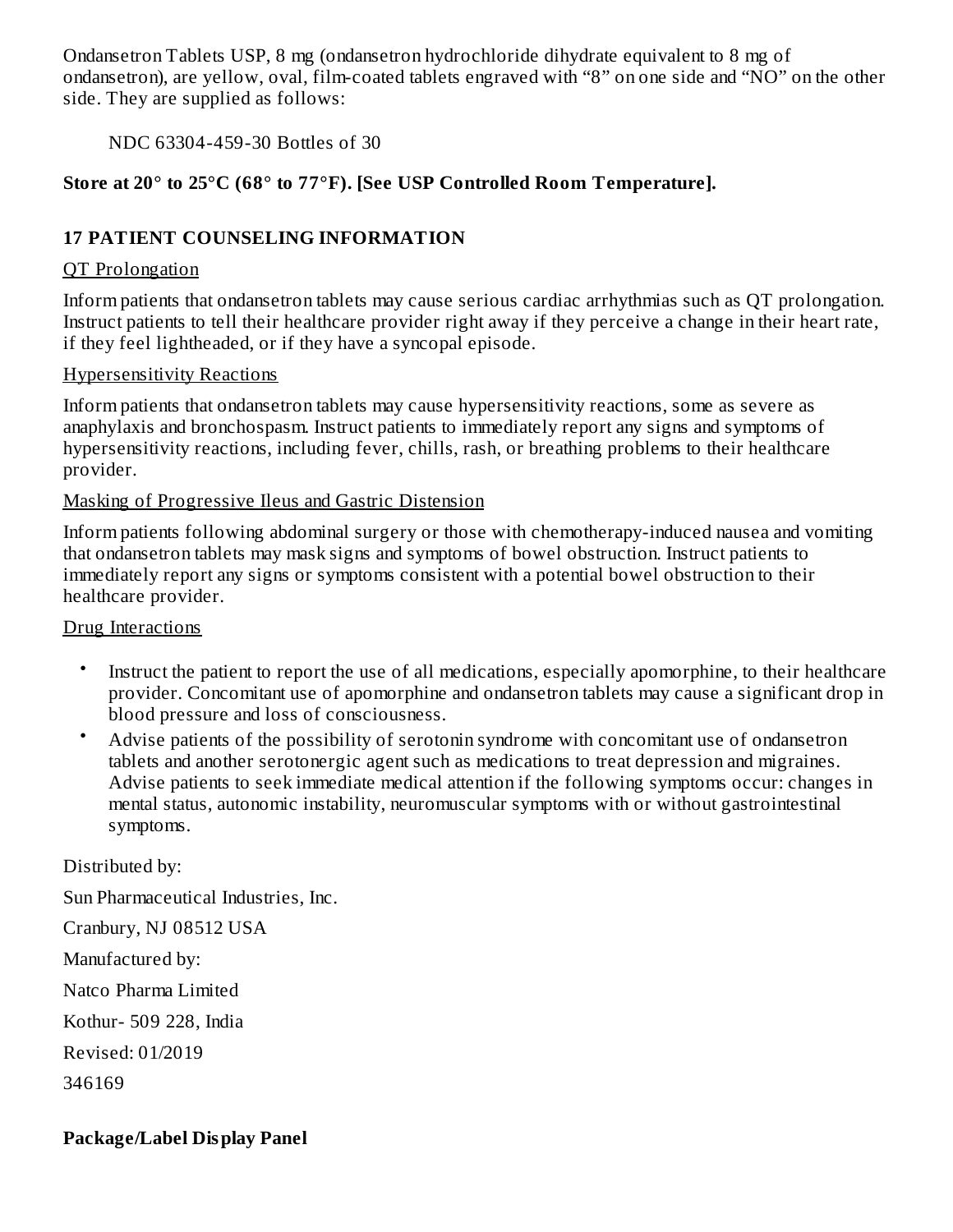

### **Package/Label Display Panel**



| <b>ONDANSETRON</b>                                                 |                         |                    |                    |                             |                |
|--------------------------------------------------------------------|-------------------------|--------------------|--------------------|-----------------------------|----------------|
| ondansetron tablet, film coated                                    |                         |                    |                    |                             |                |
|                                                                    |                         |                    |                    |                             |                |
| <b>Product Information</b>                                         |                         |                    |                    |                             |                |
| Product Type                                                       | HUMAN PRESCRIPTION DRUG | Item Code (Source) |                    | NDC:63304-458               |                |
| <b>Route of Administration</b>                                     | ORAL                    |                    |                    |                             |                |
|                                                                    |                         |                    |                    |                             |                |
|                                                                    |                         |                    |                    |                             |                |
| <b>Active Ingredient/Active Moiety</b>                             |                         |                    |                    |                             |                |
|                                                                    | <b>Ingredient Name</b>  |                    |                    | <b>Basis of</b><br>Strength | Strength       |
| <b>ONDANSETRON HYDROCHLORIDE (UNII: NMH84OZK2B) (ONDANSETRON -</b> |                         |                    | <b>ONDANSETRON</b> |                             | $A$ m $\sigma$ |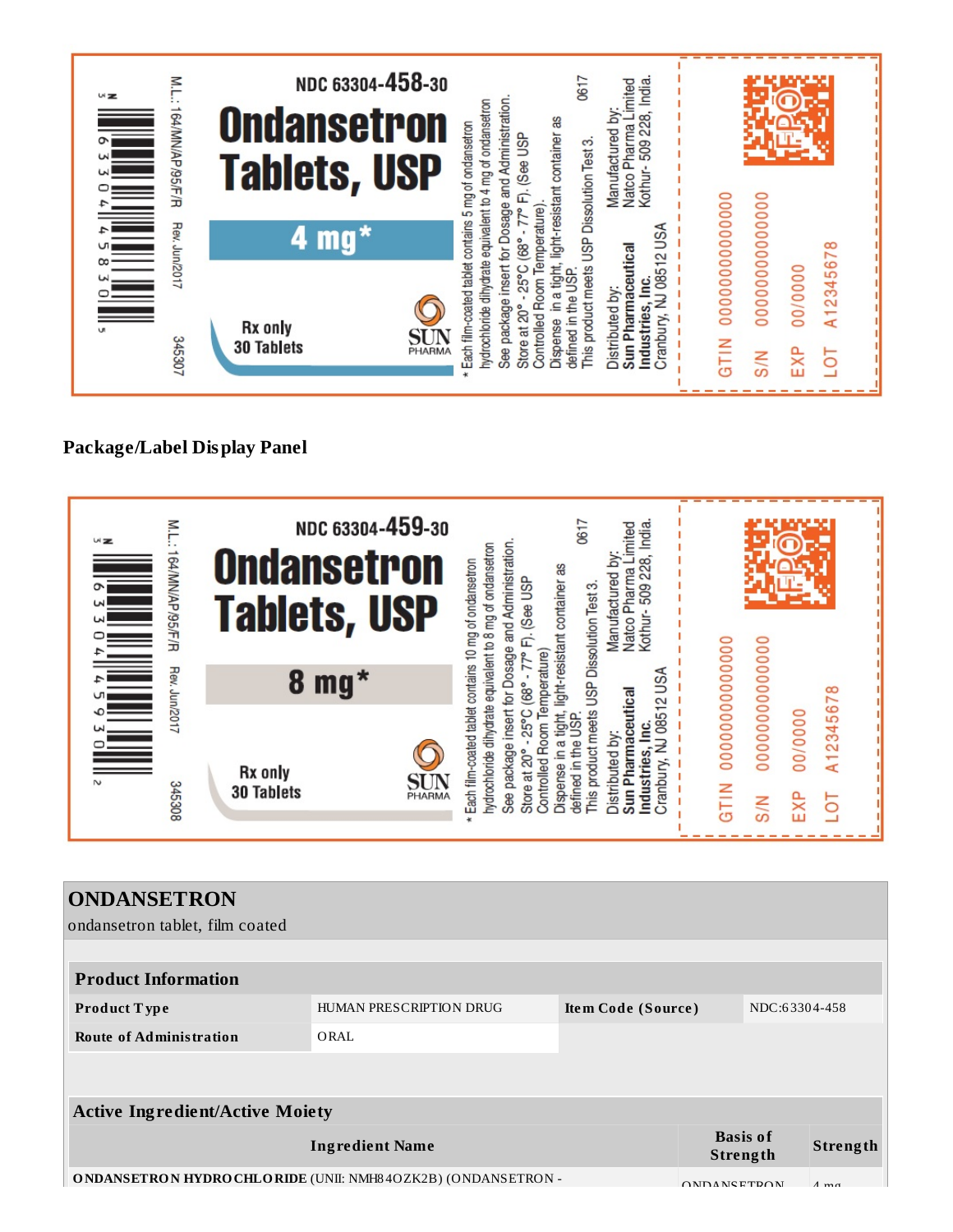| <b>Inactive Ingredients</b>                 |                                                                                |                                                                                        |                           |                    |
|---------------------------------------------|--------------------------------------------------------------------------------|----------------------------------------------------------------------------------------|---------------------------|--------------------|
| <b>Ingredient Name</b>                      |                                                                                |                                                                                        |                           | Strength           |
|                                             | MICRO CRYSTALLINE CELLULOSE (UNII: OP1R32D61U)                                 |                                                                                        |                           |                    |
|                                             | CROSCARMELLOSE SODIUM (UNII: M28OL1HH48)                                       |                                                                                        |                           |                    |
|                                             | HYPROMELLOSE, UNSPECIFIED (UNII: 3NXW29V3WO)                                   |                                                                                        |                           |                    |
|                                             | LACTOSE MONOHYDRATE (UNII: EWQ57Q8I5X)                                         |                                                                                        |                           |                    |
| MAGNESIUM STEARATE (UNII: 70097M6I30)       |                                                                                |                                                                                        |                           |                    |
| STARCH, CORN (UNII: O8232NY3SJ)             |                                                                                |                                                                                        |                           |                    |
| <b>TITANIUM DIO XIDE (UNII: 15FIX9V2JP)</b> |                                                                                |                                                                                        |                           |                    |
| TRIACETIN (UNII: XHX3C3X673)                |                                                                                |                                                                                        |                           |                    |
|                                             |                                                                                |                                                                                        |                           |                    |
|                                             |                                                                                |                                                                                        |                           |                    |
| <b>Product Characteristics</b>              |                                                                                |                                                                                        |                           |                    |
| Color                                       | <b>WHITE</b>                                                                   | <b>Score</b>                                                                           |                           | no score           |
| <b>Shape</b>                                | <b>OVAL</b>                                                                    | <b>Size</b>                                                                            |                           | $10 \,\mathrm{mm}$ |
| Flavor                                      |                                                                                | <b>Imprint Code</b>                                                                    |                           | 4;NO               |
| <b>Contains</b>                             |                                                                                |                                                                                        |                           |                    |
|                                             |                                                                                |                                                                                        |                           |                    |
|                                             |                                                                                |                                                                                        |                           |                    |
| <b>Packaging</b>                            |                                                                                |                                                                                        |                           |                    |
| <b>Item Code</b><br>#                       |                                                                                | <b>Package Description</b><br><b>Marketing Start Date</b><br><b>Marketing End Date</b> |                           |                    |
| 1 NDC:63304-458-30                          |                                                                                | 06/25/2007<br>30 in 1 BOTTLE; Type 0: Not a Combination Product                        |                           |                    |
|                                             |                                                                                |                                                                                        |                           |                    |
|                                             |                                                                                |                                                                                        |                           |                    |
|                                             |                                                                                |                                                                                        |                           |                    |
| <b>Marketing Information</b>                |                                                                                |                                                                                        |                           |                    |
| <b>Marketing Category</b>                   | <b>Application Number or Monograph Citation</b><br><b>Marketing Start Date</b> |                                                                                        | <b>Marketing End Date</b> |                    |
| <b>ANDA</b>                                 | ANDA077851<br>06/25/2007                                                       |                                                                                        |                           |                    |
|                                             |                                                                                |                                                                                        |                           |                    |
|                                             |                                                                                |                                                                                        |                           |                    |
| <b>ONDANSETRON</b>                          |                                                                                |                                                                                        |                           |                    |
| ondansetron tablet, film coated             |                                                                                |                                                                                        |                           |                    |
|                                             |                                                                                |                                                                                        |                           |                    |
| <b>Product Information</b>                  |                                                                                |                                                                                        |                           |                    |
|                                             |                                                                                |                                                                                        |                           |                    |

| Product Type                   | HUMAN PRESCRIPTION DRUG | Item Code (Source) | NDC:63304-459 |
|--------------------------------|-------------------------|--------------------|---------------|
| <b>Route of Administration</b> | ORAL                    |                    |               |
|                                |                         |                    |               |

| <b>Active Ingredient/Active Moiety</b>                                                 |                             |          |  |
|----------------------------------------------------------------------------------------|-----------------------------|----------|--|
| <b>Ingredient Name</b>                                                                 | <b>Basis of</b><br>Strength | Strength |  |
| <b>ONDANSETRON HYDROCHLORIDE</b> (UNII: NMH84OZK2B) (ONDANSETRON -<br>UNII:4AF302ESOS) | <b>ONDANSETRON</b>          | 8 mg     |  |
|                                                                                        |                             |          |  |